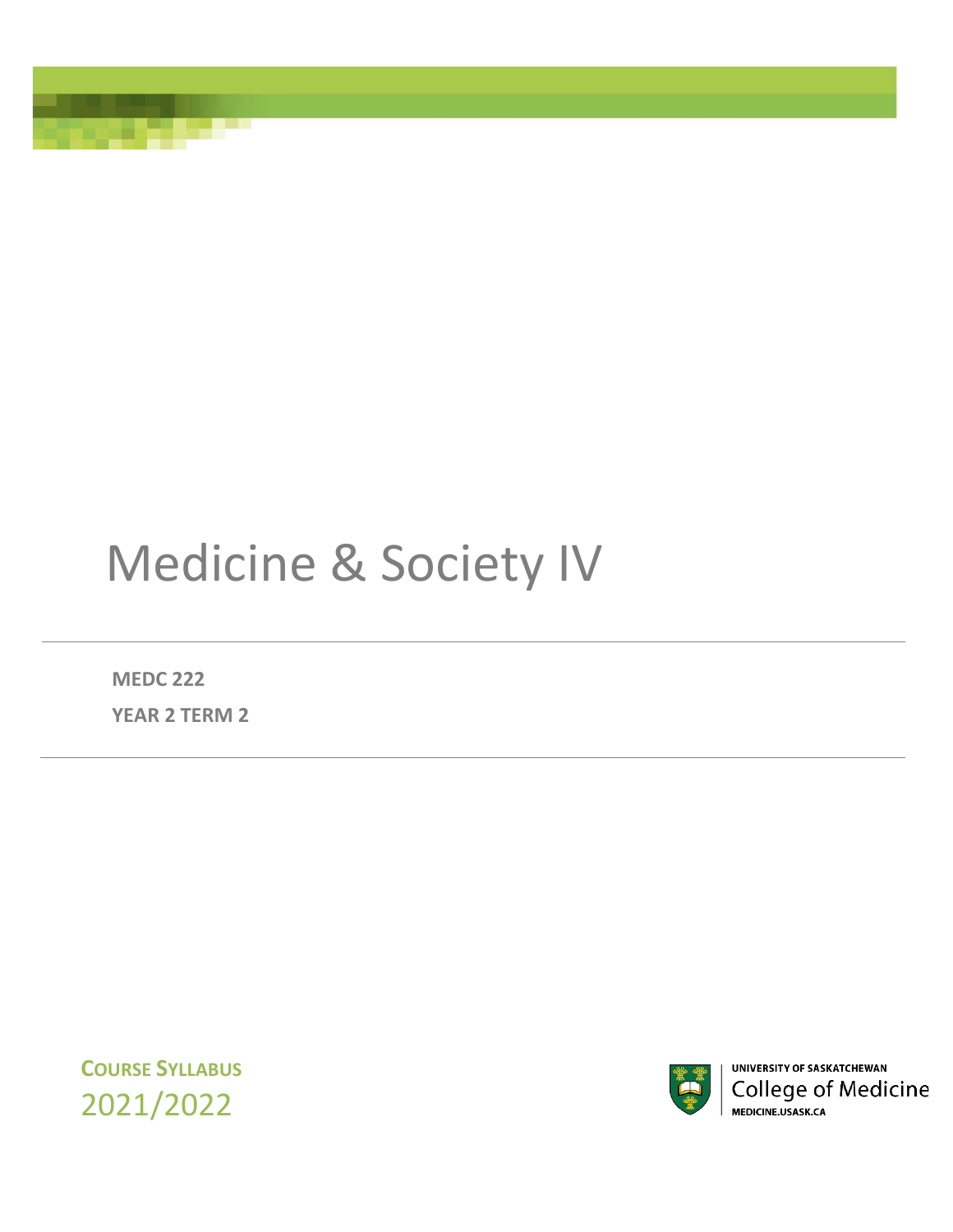#### **LAND ACKNOWLEDGEMENT**

*As we engage in Remote Teaching and Learning, we acknowledge we are on Treaty Six and Treaty Four Territory and the Homeland of the Métis. We pay our respect to the First Nation and Métis ancestors of this place and*  reaffirm our relationship with one another. We recognize that in the course of your studies you will spend time *learning in other traditional territories and Métis homelands. We wish you safe, productive and respectful encounters in these places*

## **Medicine and Society IV: Physician Leadership Roles**

#### **REMOTE LEARNING CONTEXT**

To address uncertainties related to delivering academic programming during a pandemic, some instructors may deem it necessary to revise syllabi in ways that impact assignments, assessments, and weighting of grades, among other things. Such changes will be permitted if they have been approved by the Department Head (in a departmentalized college) and by the Dean/Executive Director or designate within a College/School. This provision is temporary and will be reviewed by the Academic Programs Committee at the beginning of each semester until any permanent change in this regard is approved by Council.

If you are on campus at any time, ensure you know what is required and expected of you: One of the critical lessons learned in dealing with COVID-19 is knowing that situations can change and we must be flexible and ready to adjust our safety protocols. Instead of listing all of the relevant information in your course outline, the university has created [a webpage](https://covid19.usask.ca/students.php#Oncampusessentials) where all up-to-date information around returning to campus is listed. You are responsible for regularly checking the health and safety guidelines

<https://covid19.usask.ca/about/safety.php#Expectations> and knowing what is expected of you throughout the winter term. The College of Medicine has specific COVID protocols that are also important for you to be aware of and follow on the [College of Medicine website](https://medicine.usask.ca/students/covid19.php)

## **Medicine and Society IV: Introduction – CourseOverview**

#### **COURSE DESCRIPTION**

This course, *Physician Leadership Roles,* is the fourth of four courses in the Medicine and Society series (following *Introduction to Medicine and Society in Canada, Public Health and Community Medicine*, and *Canada's Health Care System*). Topics will include physician leadership, debate, knowledge translation, global health and occupational health. This course explores the context for the practice of medicine involving many of the non-medical expert CanMEDs roles.

Medicine & Society IV also includes the following modules as part of this course: (1) Community & Workplace Centered Learning Experiences (CWCLE), (2) Arts & Humanities, and (3) Research Qualitative Methods Modules. Please refer to pages 7-9 of the syllabus for further descriptions and information about each module.

Completion of this course will help you attain elements of your overall undergraduate program objectives [\(Program Learning Objectives\)](https://medicine.usask.ca/students/undergraduate/curriculum-schedules-objectives.php).

#### **OVERALL COURSE OBJECTIVES**

By the completion of Medicine & Society IV course, students will be able to: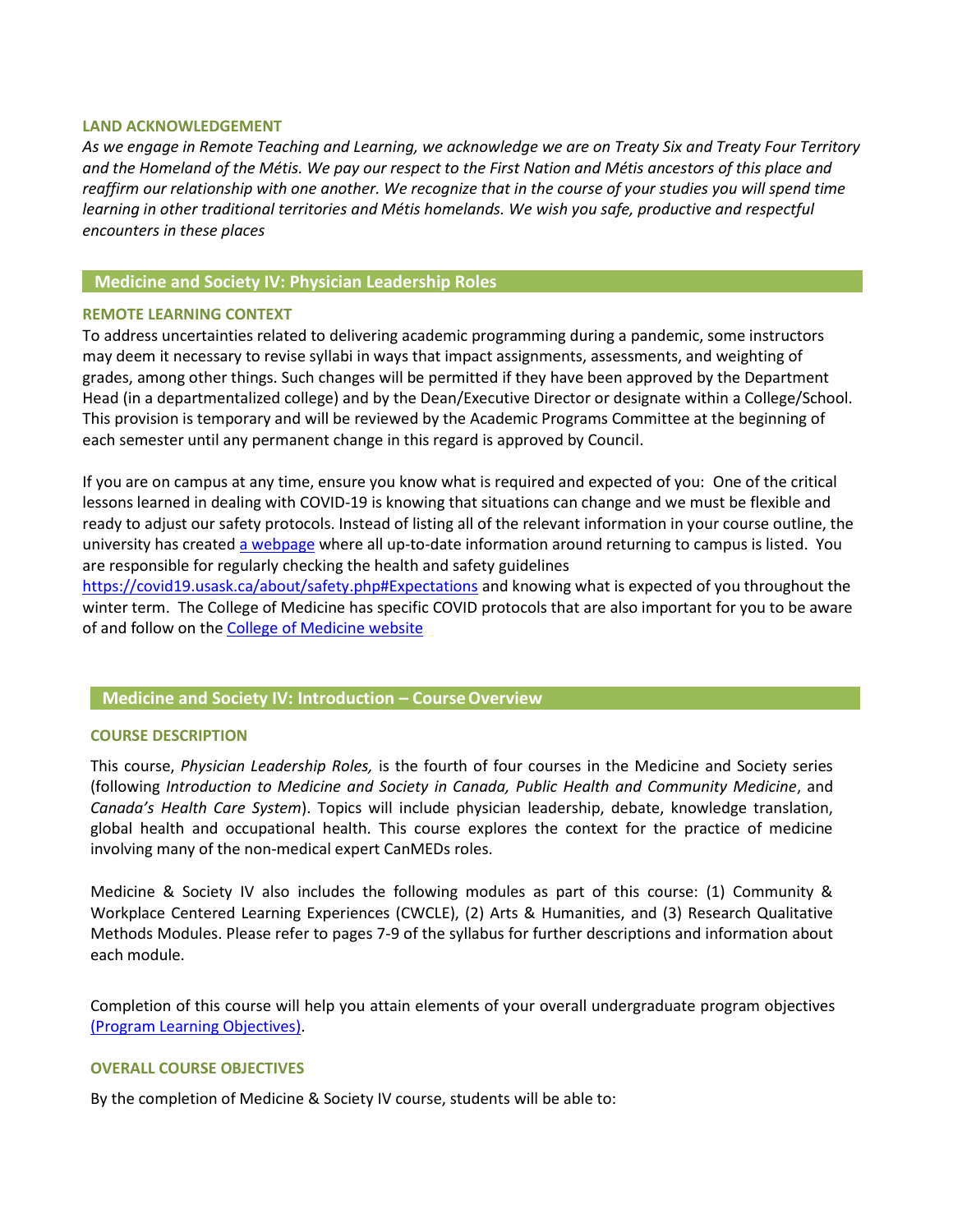- 1. Demonstrate a leadership approach for a given situation.
- 2. Propose effective strategies to manage change and conflict.
- 3. Explain how to support quality through crucial conversations with colleagues.
- 4. Describe the importance of collaboration and communication with colleagues and within interprofessional teams with specific reference to the Competency Framework.
- 5. Explain important professional considerations and practices related to social media.
- 6. Explain opportunities for physician advocacy from a global health perspective.
- 7. Describe opportunities for physician advocacy from an occupational health perspective.
- 8. Identify the importance of the nonmedical expert CanMEDs roles in a physician's career.
- 9. Describe the role of community-based agencies and employers in addressing the social determinants of health.
- 10. Evaluate healthcare research and apply the principles of evidence-based medicine.
- 11. Express meaning of medical experiences metaphorically through discussion and representation.

## **COURSE CONTACTS**

Course Director: Dr. Ayisha Kurji - [ayisha.kurji@usask.ca](mailto:ayisha.kurji@usask.ca)

Chair, Medicine and Society: Dr. Juan-Nicolas Pena-Sanchez – [juan.nicolas.ps@usask.ca](mailto:juan.nicolas.ps@usask.ca) – (306) 966-5727

Pre-Clerkship Program Coordinator (Saskatoon): Sonja MacDonald – [sonja.macdonald@usask.ca](mailto:sonja.macdonald@usask.ca) – (306) 966-5354

Pre-Clerkship Coordinator (Regina): Cass Cozman – cassandra.cozman@saskhealthauthority.ca - (306) 766-0552

#### **COURSE SCHEDULE**

**Medicine & Society IV course and module components are scheduled throughout term 2. Please refer to one45 for specific days and times of classes**. To accommodate additional learning opportunities and scheduling challenges, please be aware that class for MEDC 222 is not held every week. Please check one45 **DAILY**  throughout the term to ensure that you have the most current schedule information. The course schedule may be subject to changes, which will be posted on One45.

All learning objectives (course, module, and session) can be accessed on the College of Medicine/Curriculum website under the appropriate year and course. A print version is also available. Please access the link below for the most current objectives.

#### <https://share.usask.ca/medicine/one45/kbase/Curriculum.aspx>

#### **INDEPENDENT LEARNING**

Many sessions are based on the "flipped" or "inverted" classroom model where pertinent preparation has been assigned. It is very important that students come to class prepared. Often discussions will be based on the preparation material, and deeper understanding of the in-class sessions is facilitated through preparation. Please see the course reading package and refer to one45 for details. Contributing to the small group sessions which is enhanced by preparation and attention to the pre-reading, is one of the elements that will be assessed by peers.

#### **COURSE DELIVERY**

The course will be delivered through a series of lectures and small group sessions. In addition, there may be site visits and community service learning experiences enabling students to deepen their understanding of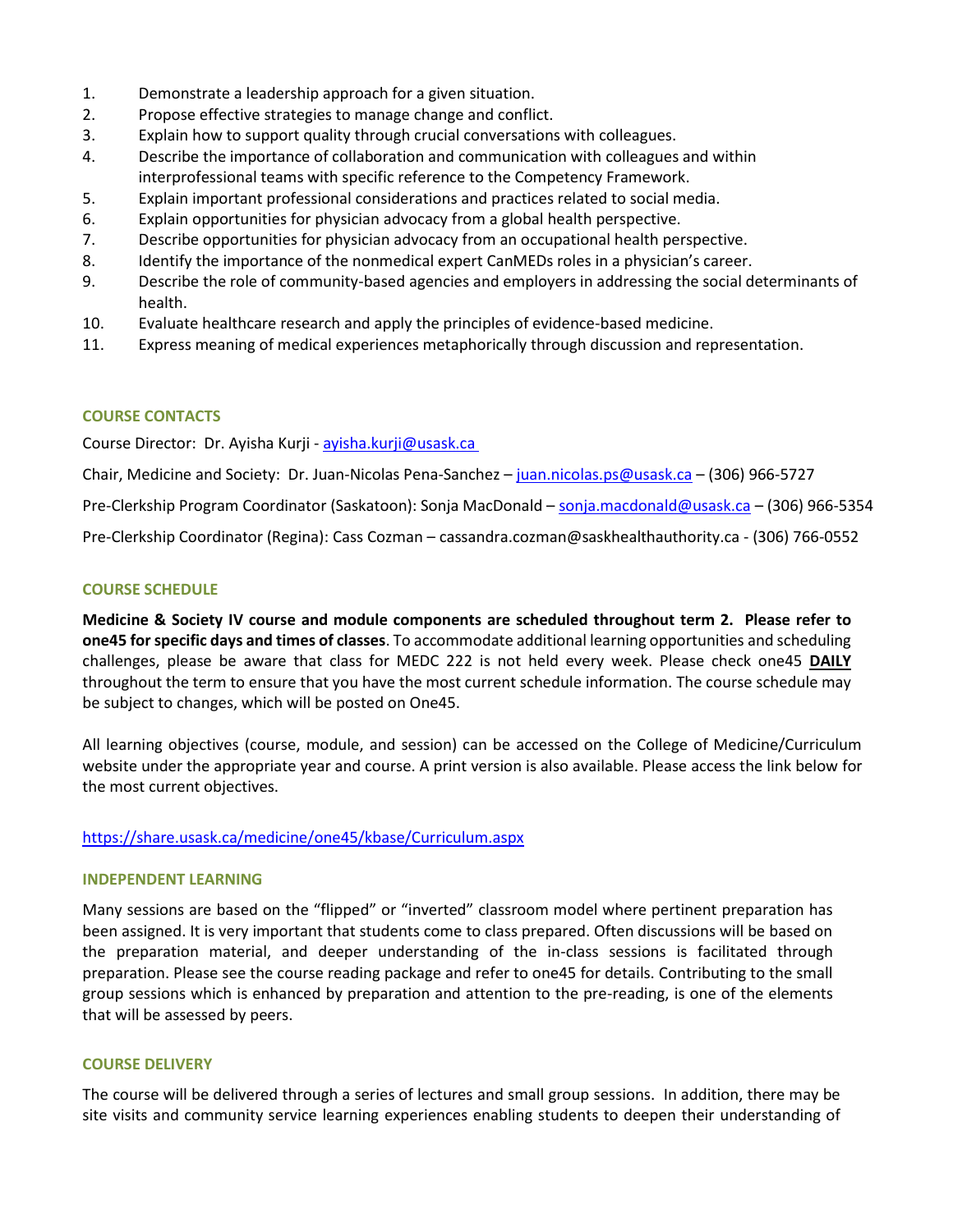and skills in leadership and management and other non-medical expert roles in health care, as well as the practice of occupational and global health. When lecturers consent, lectures are recorded.

Case studies illustrating various concepts and practical elements of problem-solving in community and organizational health settings will be used to stimulate discussion and provoke personal reflection on developing individual styles of practice and a professional identity

Course materials will be posted to one45. Assignments will be submitted on Canvas.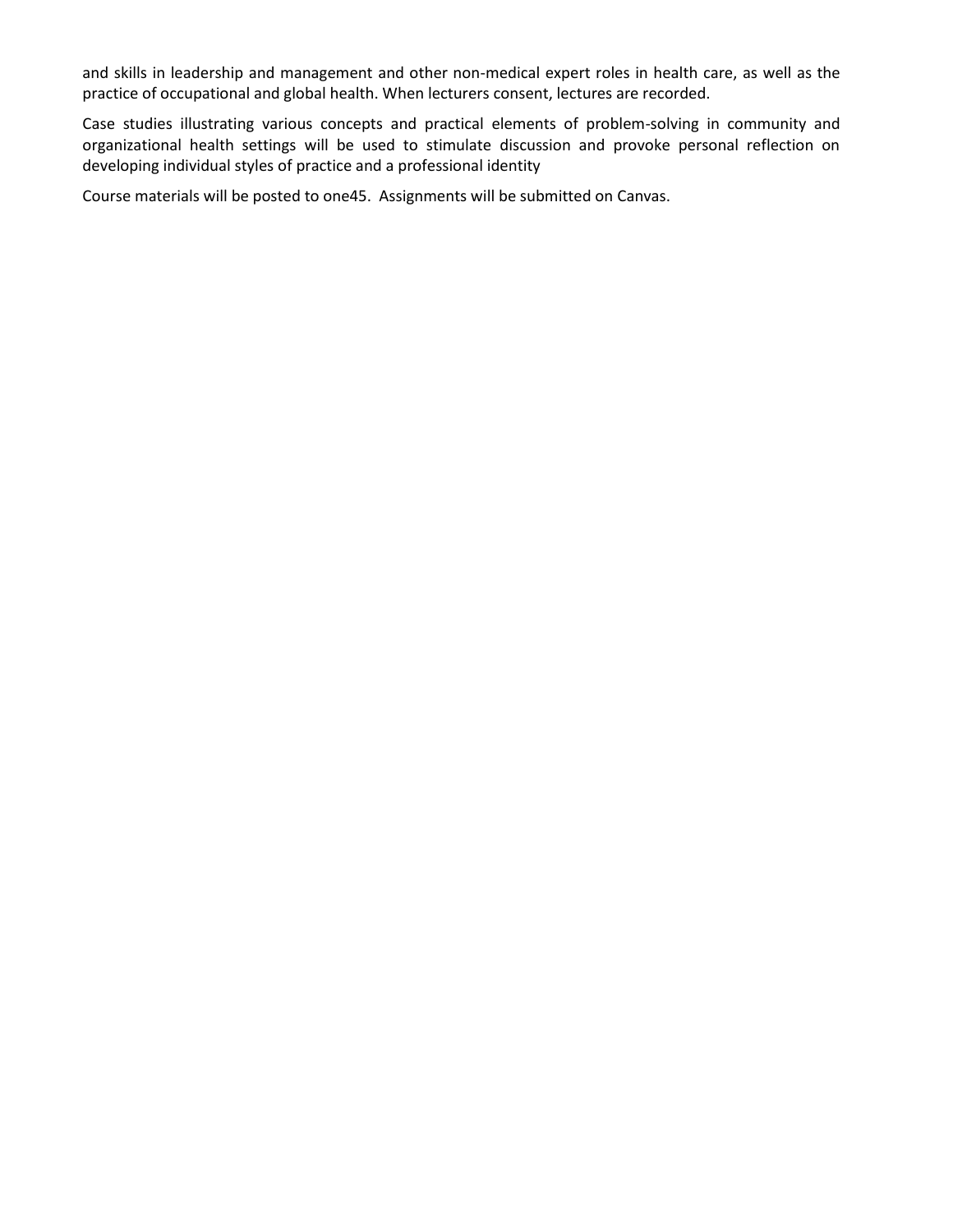## **COURSE INFORMATION**

#### **COURSE RESOURCES**

Presentations and supplemental materials for reading and viewing will be posted to One45.

Textbooks are available online from the University of Saskatchewan Bookstore: <https://bookstore.usask.ca/students.php#MyTextbooks>

#### **OPTIONAL RESOURCES**

The CMA provides free online resources for medical students through the Physician Leadership Institute [here.](https://www.cma.ca/physician-wellness-hub/resources/leadership-professional-development/leadership-development-courses-for-medical-students-and-residents) Please note access to the self-led online introduction courses (Introduction to self-awareness, Introduction to effective communication & Introduction to engaging others) at the bottom of the page.

Additional online resources include:

- Canadian Society of Physician Leaders (CSPL)<https://physicianleaders.ca/index.html>
- Canadian Journal of Physician Leadership (CJPL) [https://cjpl.ca](https://cjpl.ca/)

Resources available on Twitter:

- @CMA\_Learns
- @CSPLeaders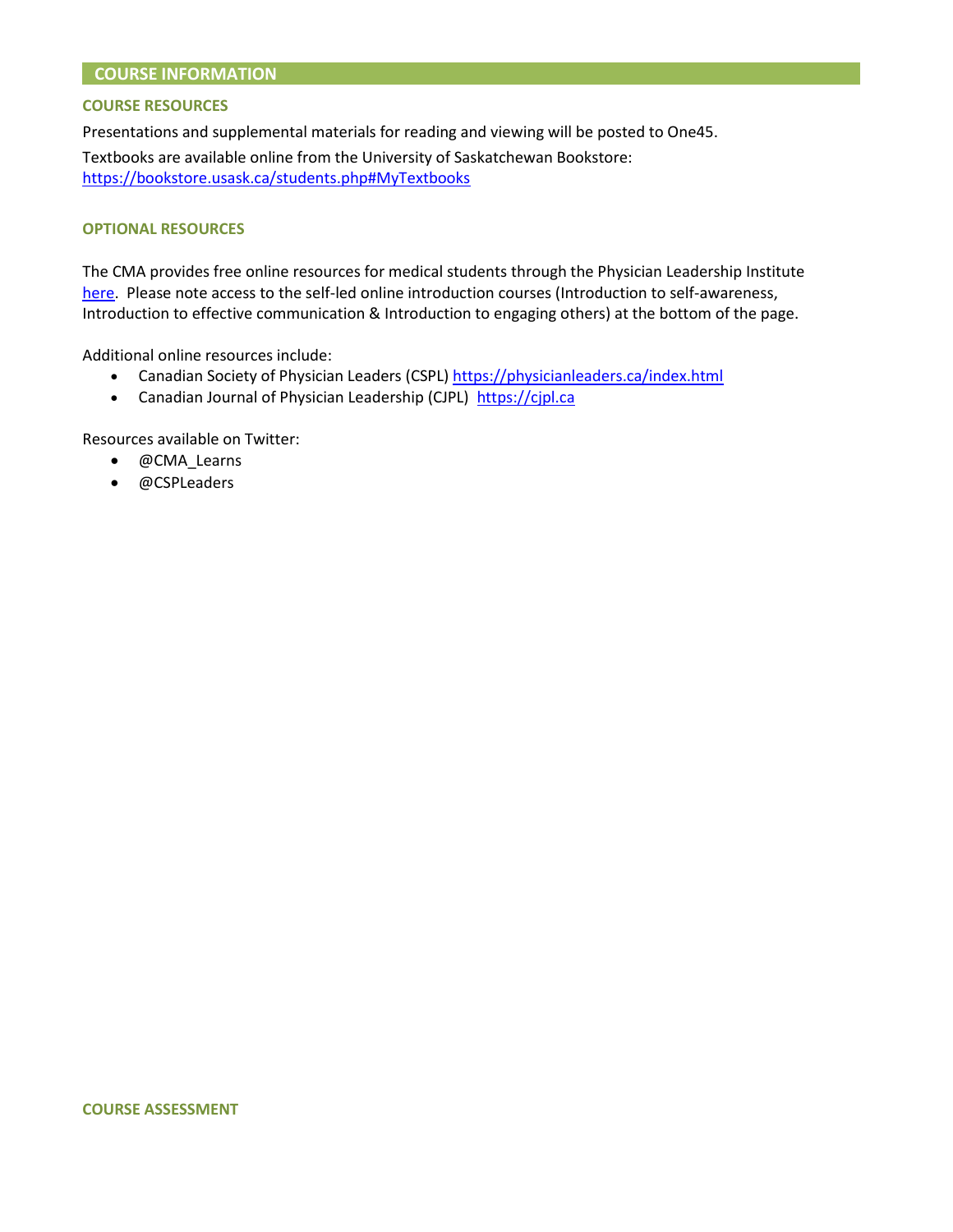Achievement in this course will be determined by the following:

## **MARKS WILL BE ALLOCATED AS FOLLOWS:**

| Course<br>Component | <b>Assessment</b>                       | <b>Course Value</b> | <b>Due Date: Indicated Below</b><br><b>Due Time: 23:59</b> |
|---------------------|-----------------------------------------|---------------------|------------------------------------------------------------|
|                     |                                         |                     |                                                            |
| Component 1         | Analysis Assignment                     | 12.5% each x 2      | February 18, 2022 (first analysis)                         |
|                     |                                         | 25% Total           | April 27, 2022 (second analysis)                           |
|                     | Arts and Humanities Module Assignment   | 10%                 | One week after the final Arts & Humanities<br>Session      |
|                     |                                         |                     |                                                            |
| Component 2         | <b>CWCLE Module</b>                     |                     |                                                            |
|                     | Assessment #5: Reflective Assignment    | 5%                  | April 1, 2022                                              |
|                     |                                         |                     |                                                            |
| Component 3         | Major Written Assignment                | 30%                 |                                                            |
|                     | Phase A                                 |                     | March 4, 2022                                              |
|                     | Phase B                                 |                     | March 11, 2022                                             |
|                     | Phase C                                 |                     | March 18, 2022                                             |
|                     |                                         |                     |                                                            |
|                     | <b>Final Examination</b>                | 30%                 | May 3, 2022                                                |
|                     |                                         |                     |                                                            |
| Component 4         | Peer Evaluation                         | Pass                | February 4, 2022 (first peer evaluation)                   |
|                     |                                         |                     | February 11, 2022 (second peer evaluation)                 |
|                     |                                         |                     | April 22, 2022 (third peer evaluation)                     |
|                     | <b>CWCLE Module</b>                     |                     |                                                            |
|                     | <b>CWCLE Placement Hours Submission</b> | Completion          | April 1, 2022                                              |
|                     | Qualitative Methods in Research Module  |                     |                                                            |
|                     | Data collection session, interview      | Completion          | March 4, 2022                                              |
|                     | Consent form and interview report       | Completion          | March 11, 2022                                             |
|                     | Individual critical appraisal           | Pass                | April 1, 2022                                              |
|                     | Data analysis session                   | Attend              | April 15, 2022                                             |
|                     | Research summary report                 | Pass                | April 29 2022                                              |
|                     | <b>Individual Reflection</b>            | Pass                | April 29, 2022                                             |
|                     | Medicine-Law Interprofessional          | Attend              |                                                            |
|                     | Experience                              |                     |                                                            |
|                     | This applies to students participating  |                     |                                                            |
|                     | in this activity in term one. Students  |                     |                                                            |
|                     | participating in this activity in term  |                     |                                                            |
|                     | two will have the assessment count      |                     |                                                            |
|                     | towards that term.                      |                     |                                                            |
|                     | <b>TOTAL</b>                            | 100%                |                                                            |

\* Assignments are mandatory and must be completed.

## **EXAM PROCTORING**

Due to pandemic related circumstances, examinations during this course may be delivered remotely. In that event, proctoring software or other remote invigilation methods will be employed concurrently during the examination to ensure academic integrity of the assessment.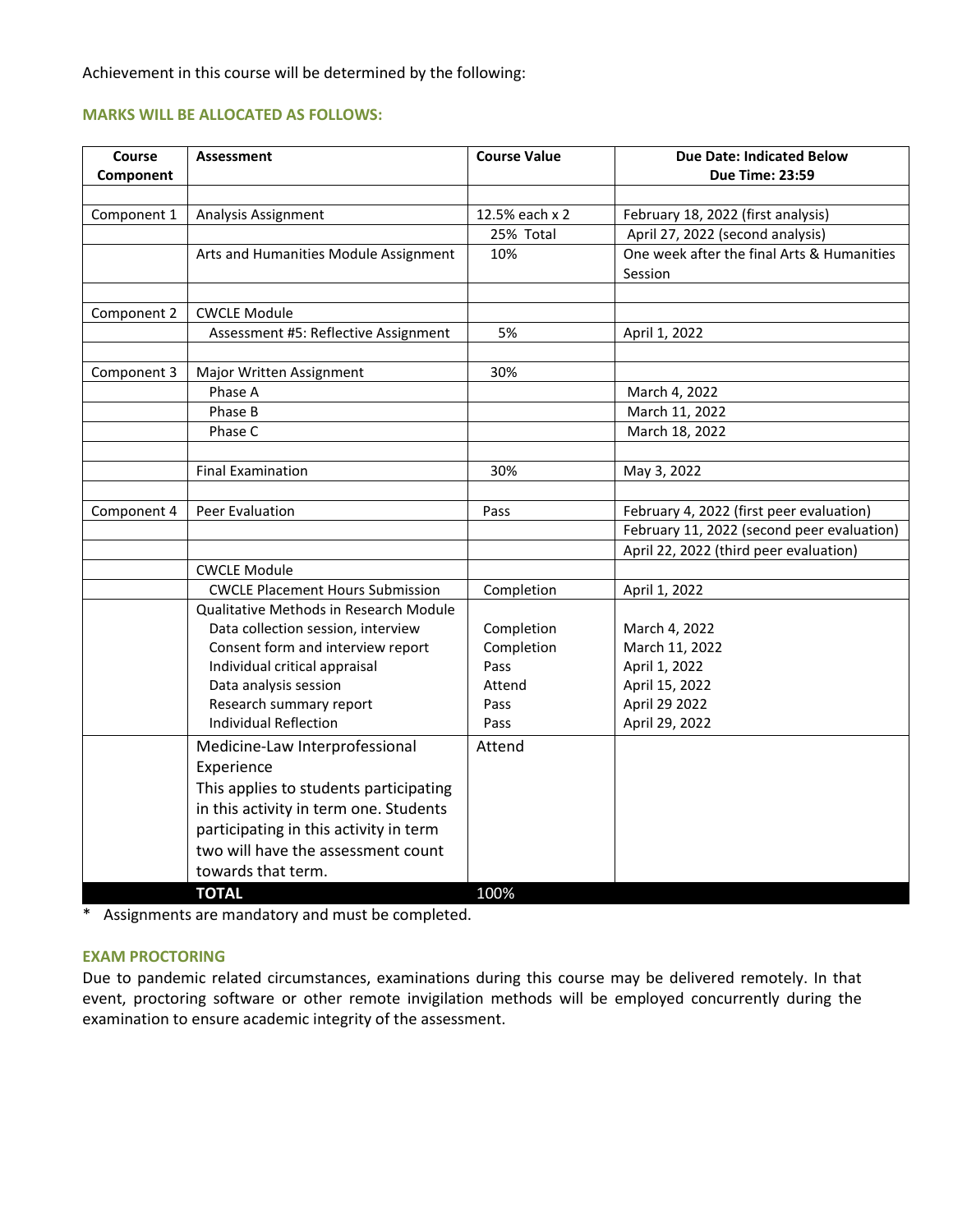#### **RUBRICS**

Where applicable, rubrics for all assignments will be posted on Canvas for the relevant session. For those assignments submitted via Canvas they are also posted in Canvas. In the event of a discrepancy between the two versions, that posted on Canvas shall be taken to be correct.

## **COURSE POLICY FOR SUCCESSFUL COMPLETION & REMEDIATION**

In order to successfully complete the course for the purposes of promotion, students must pass all of the course components. If required, up to two course components may be remediated once under the conditions stated below in order to complete the course requirements for passing. Students who are not promoted on the basis of failing this course will receive an "F" on their transcript.

For successful completion of this course for the purposes of promotion, students are required to successfully complete the following course components:

- 1. A minimum average of 70% on the two analysis reports, and Arts & Humanities written assignment.
- 2. A mark of 70% on the CWCLE module assignment
- 3. A cumulative mark of 70% on the major written assignment and the final examination.
- 4. A "pass" on the Peer evaluations, CWCLE Module and Qualitative Research Methods Module components.

## **Remediation:**

- A) Upon failure of a course component, students will meet with the module/course director and/or year chair in consultation with the Academic Support Team to devise a learning plan if remediation is being offered. The module director/course director retains the right to determine the specific type of remediation and supplemental assessment needed for each individual student, which may be in a different format that the original assessment. This remediation may be in the form of additional assignments, assigned readings, examinations, and/or meetings with the module director and/or other mentors.
- B) If a student fails one or two of the above course components, remediation and supplemental assessment may be offered (to a maximum of one remediation attempt per component).
	- For course component 1, if a student fails one or more of the assignments but still achieves the 70% average, no remediation/ supplemental assessment is required. If a student fails to achieve the 70% average, they will be required to remediate each of the failed assignments within component 1 separately after the end of term, but this will still be considered a remediation of one course component for the purposes of this policy. Only one remediation attempt will be provided.
	- For course component 4, if a student fails any of the assessments within the component that will result in a component failure. They will be required to remediate each failed assessment separately. This will still be considered a remediation of one course component for the purposes of this policy. Only one remediation attempt will be provided per individual assessment.
- C) Successful completion of remediation and supplemental assessment will result in a grade at the minimum passing grade for that component (70%).
- D) **Failure of 3 or more** course components will result in a course failure, with no remediation offered.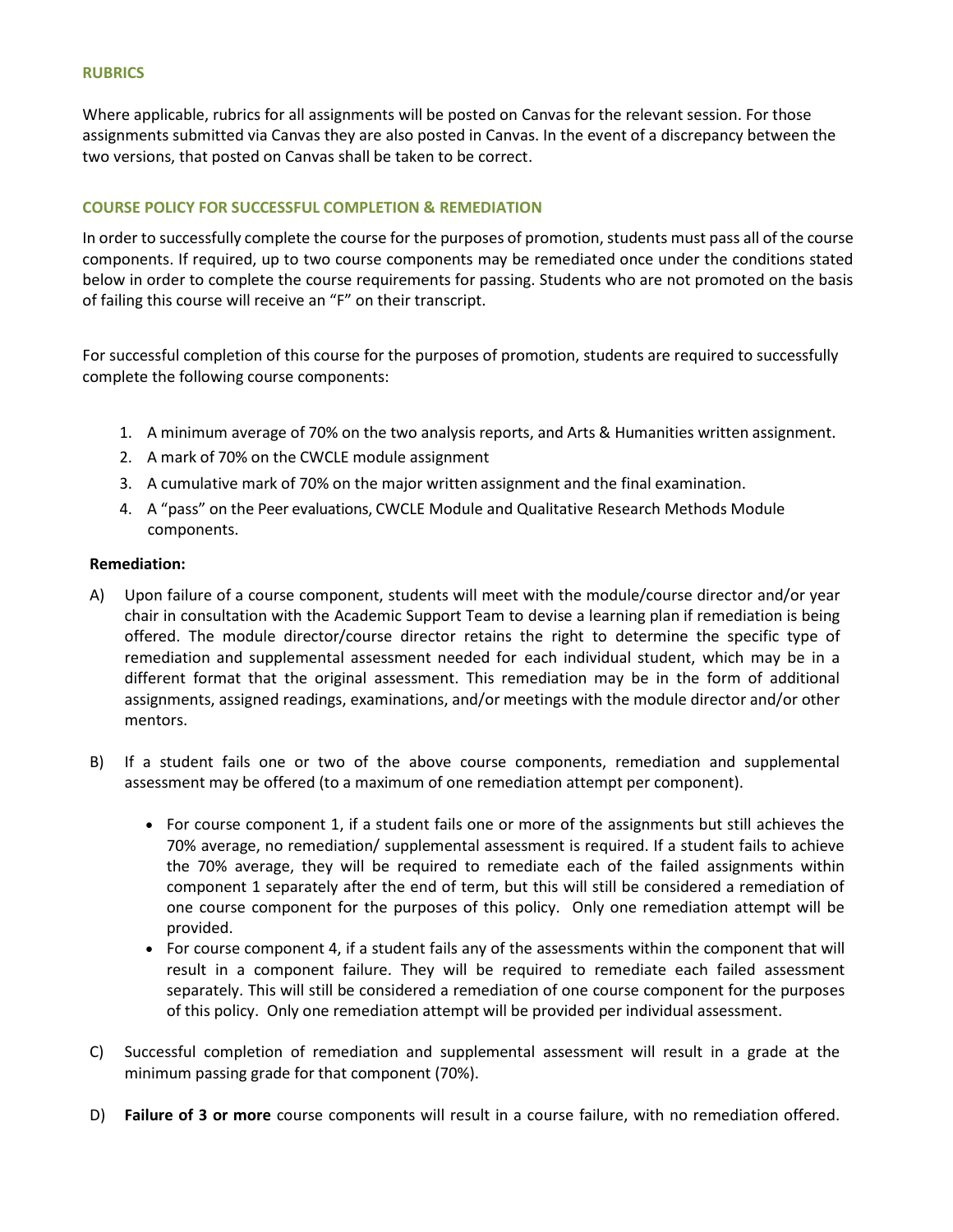Additionally, failure of a supplemental assessment of a failed course component will result in failure of the course.

E) For non-completion of assignments please see "Professionalism" and "Undergraduate Medical Education Assignment Submission Policy" sections below.

## **BRIEF ASSIGNMENT DESCRIPTION**

## **A. Short Assignments**

- a.During this term we will be introducing small group mandatory learning opportunities including a structured controversy and case discussions. For each of these sessions, students will be asked to complete the following assessments:
	- *1. Peer Evaluation (1 completed for each session for a total of 3 peer evaluations):*
		- i. To be completed following the small group sessions on a peer of your choice. Students are responsible to ensure that a peer evaluation is completed for themselves by one of their peers for each of the sessions.
		- ii. Refer to the Rubrics for the expectations on the peer evaluation.
		- *iii. The Due Date for each peer assessment will be 23:59\* of the day of the session (See table above).*

## *2. Analysis Reports*

# *i.* Analysis #1: Analysis of small group learning session -choose either Knowledge *Translation/Patient Education OR Self-Regulation with Crucial Conversations/Interprofessional Teams & Collaboration session*

- Prepare a brief written analysis (500 words maximum) describing your experience during the activity. Describe how this learning experience may impact or change your future practice as a physician. Also illustrate how this activity may be applied using a real example that you observed in practice or a situation which you participated in.
- Students may choose which **ONE (1)** of the 2 learning opportunities they wish to complete the analysis report.
- Refer to the Rubric for the expectations on the analysis assessment.
- *For Due Date(s) see assessment table above.*

# *ii. Analysis #2: Analysis of leadership topic of choice related to COVID-19 pandemic*

- Prepare a brief written analysis (500 words maximum) describing your experience and observation of any one of the leadership topics reviewed in this course (leadership styles, conflict management, social media & professionalism, self-regulation, patient education, change management, etc) related to the COVID-19 pandemic. Describe how this learning experience may impact or change your future practice as a physician.
- Refer to the Rubric for the expectations on the analysis assessment.
- *For Due Date(s) see assessment table above.*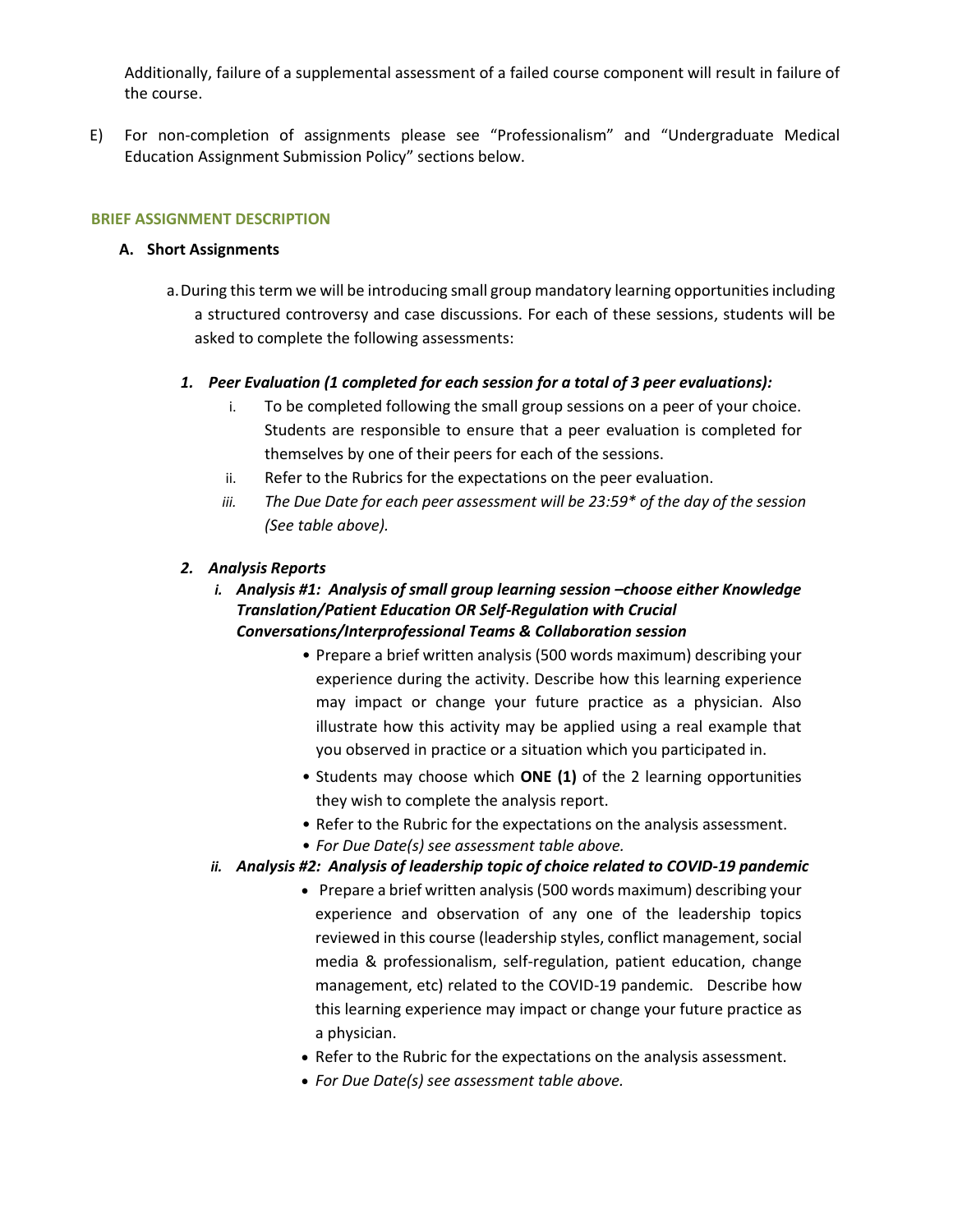## **B. Major Written Assignment**

a. May choose either ONE (1) of the following two written assignments:

## *1. Leadership Analysis*

Prepare a paper (1500 words max) to analyze and evaluate a specific leadership situation using key features, elements and strategies of leadership from class sessions and/or one's own reading and independent learning. The leadership situation ideally should be one in which you participated (as the leader or follower) but if not possible, one from current events or observations in healthcare settings or elsewhere is also acceptable.

- a) Briefly summarize and describe the principal aspects of the situation.
- b) Analyze and then evaluate the leadership situation using leadership theory (including styles), decision- making and conflict frameworks as discussed in class.
- c) Suggest ways that the participants might have done things differently and justify.

This will be done in three phases:

Phase A: Post a draft of the paper on Canvas. *(For Due Date(s) see assessment table above.)*

- Phase B: Provide comments & constructive feedback to two other papers online. (*For Due Date(s) see assessment table above.)*
- Phase C: Revise & turn in a polished version of the paper. *(For Due Date(s) see assessment table above.)*

Please refer to the Rubric for the expectations on the Leadership Analysis assessment.

## *2. Change Leadership Plan*

Prepare a paper (1500 words max) highlighting a leadership plan related to your previous discussions in your QI project or reform idea completed in MEDC 212 in term 1. In the paper, create a change leadership plan explaining what could be done to move the QI and reform ideas forward.

- a) Briefly summarize and describe the QI project or reform idea.
- b) Develop a change leadership plan using leadership theory (including styles), decisionmaking and conflict frameworks as presented in class.
- c) Explain challenges that may arise in implementing these changes and how these may be overcome or managed through effective leadership

This will be done in three phases:

Phase A: Post a draft of the paper on Canvas .

*(For Due Date(s) see assessment table above.)*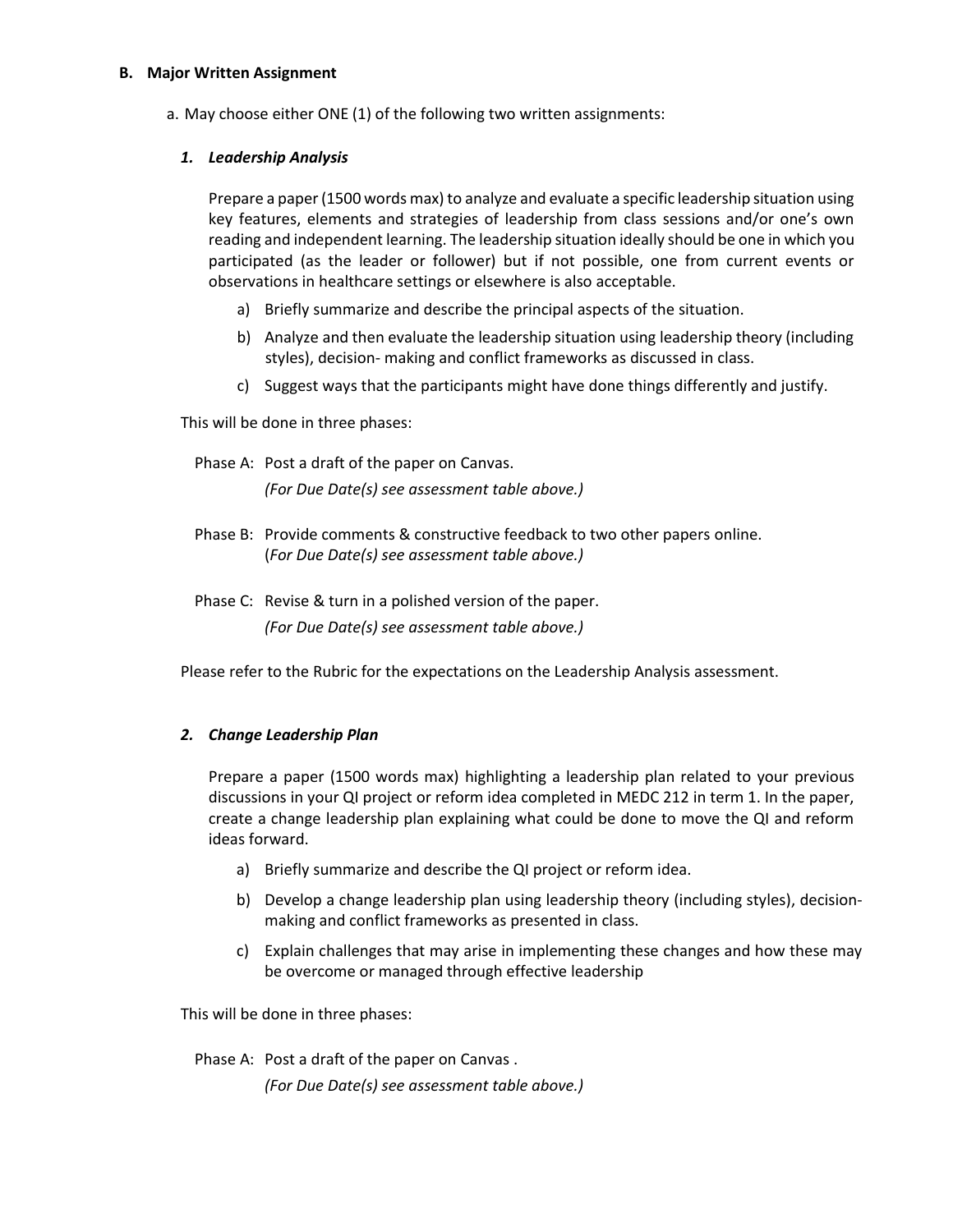- Phase B: Provide comments & constructive feedback to two other papers online. *(For Due Date(s) see assessment table above.)*
- Phase C: Revise & turn in a polished version of the paper. *(For Due Date(s) see assessment table above.)*

Please refer to the Rubric for the expectations on the Change Leadership Plan assessment.

## **C. Final Examination**

The 3 hour final examination will test the students' understanding of material from the entire course using essay type questions. Please refer to assessment table above for the scheduled date for the Final Examination.

## **EXAM REVIEW**

Students will not be provided opportunity to view their examination questions/papers as part of a group or individual review process. In the event of specific module or exam failure, a student may contact the appropriate Module Director, Course Director or Course Chair to arrange an opportunity to identify concepts or content areas where difficulty was experienced during the examinations.

## **COURSE EVALUATIONS QUALITY IMPROVEMENT**

The following changes reflect course quality review recommendations and student feedback:

1. The course has undergone a peer quality review through the Curriculum Quality Review Sub-Committee as part of the UGME continued quality improvement process, and course objectives have been updated as a result of this review.

- 2. Continue to work on incorporating additional cases and group discussions to provide more application and practical approaches to topics including cases related to the COVID-19 pandemic.
- 3. The qualitative research component of the research vertical theme integrated a critical appraisal component. The Qualitative Methods in Research module has been consolidated to term 2.
- 4. Curriculum time is allocated to complete the minimum number of CWCLE community hours. Please note that community hours may need to be scheduled in different dates depending on the community agency selected by the student.

## **IMPORTANT GUIDELINES FOR THIS TRANSITION TERM**

During this transition term it is important that we undertake in-person elements of this class safely. In order to do this the university has developed a set of expectations and safety protocols that all students must adhere to if they are to engage in in-person activity.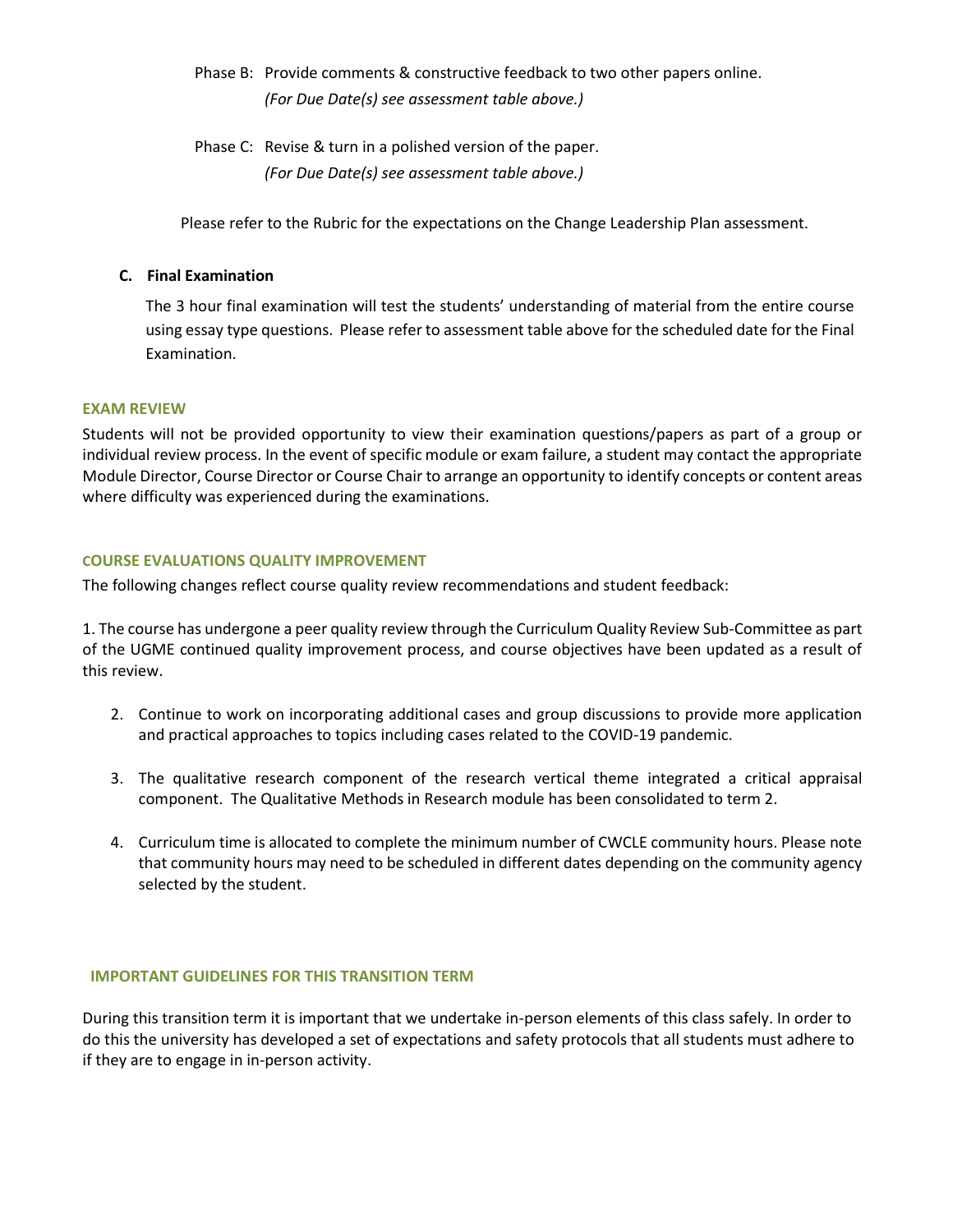# **Throughout the term:**

- **Protect the pack:** Right now, the impact of student choices and activities when not on campus cannot be separated from time spent on campus. In order to "protect the pack", the university is asking all students who are doing in-person work to be mindful and do whatever possible to lower the risk that you will contract COVID-19 and bring it onto campus.
- **Know what is required and expected of you:** One of the critical lessons learned in dealing with COVID-19 is knowing that situations can change and we must be flexible and ready to adjust our safety protocols. Instead of listing all of the relevant information in your course outline, the university has create[d a webpage](https://covid19.usask.ca/students.php) where all up-to-date information around returning to campus is listed. **You are responsible** for **regularly** checking the health and safety guidelines [https://covid19.usask.ca/about/safety.php#Expectations](https://covid19.usask.ca/about/safety.php) and knowing what is expected of you throughout the fall term.
- **Follow all guidance:** Students are expected to follow all guidance provided by the University's Pandemic Recovery/Response Team (PRT), College/Department, professors, lab instructors, TAs, and any other staff member involved in the in-person academic program activities (e.g., Protective Services, Safety Resources).
- **Key channels of communication**: If there is a need for the class to pause meeting in-person for a period of time you will be notified. If this occurs, you will be provided with detailed information on what you will need to do in place of the in-person class sessions (e.g., read content posted in Canvas, complete learning activities in Canvas).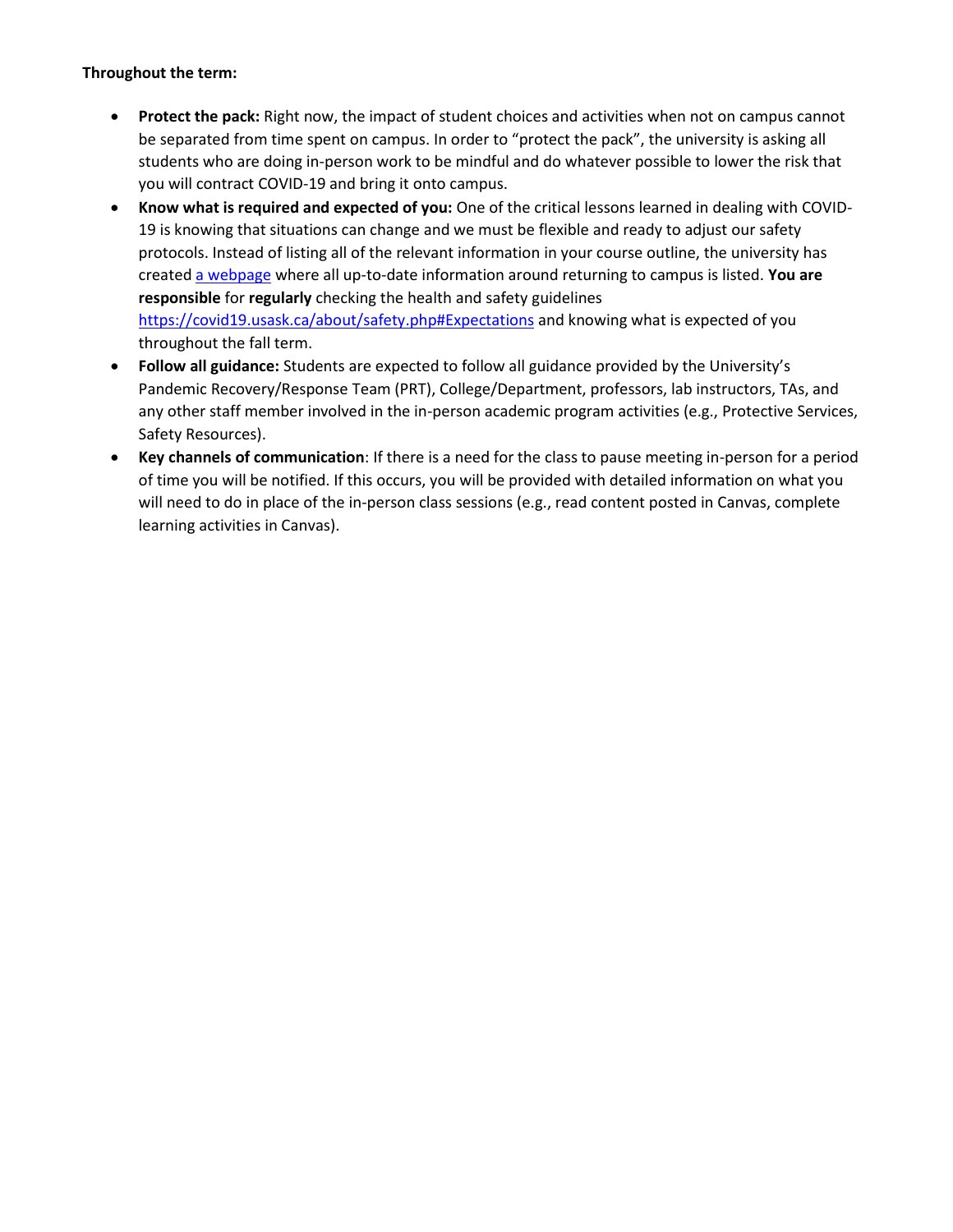## **COURSE MODULES**

## **Community & Workplace Centered Learning Experience(CWCLE)**

#### **MODULE CONTACTS**

Module Director: Dr. Juan-Nicolas Pena-Sanchez – juan.nicolas.ps@usask.ca – (306) 966-5727

Administrative Assistant (Saskatoon): TBD

Pre-Clerkship Coordinator (Regina): Cass Cozman – cassandra.cozman@saskhealthauthority.ca - (306) 766-0552

#### **MODULE DESCRIPTION**

The CWCLE module is one of the Medicine and Society experiential learning modules. This module aims to integrate and extend attitudes, skills, and knowledge about the social determinants of health (SDOH) and learn how to better practice medicine by accessing community resources.

Students will participate in a 10-hour experiential learning module (including the Module orientation, Community Plunge, and 6 hours with a placement in a community agency or workplace) spanning both fall (Term 1) and winter (Term 2).

#### **MODULE OBJECTIVES**

By the completion of this module, students will be able to:

- 1. Explain how the community agency or workplace selected addresses the SDOH of its clients, employees and/or volunteers.
- 2. Identify how socio-political context affects the work of community agencies in addressing SDOH.
- 3. Explain the roles physicians can play in working with community agencies and workplaces to enhance health and well-being.
- 4. Promote relationships with community agencies or workplaces selected to collaborate with and advocate for initiatives addressing SDOH.

#### **MODULE REQUIREMENTS**

The requirements A to D were completed in Term 1 (see MEDC212 syllabus).

Term 2 – students are expected to:

- E. Complete their community hours with the selected agency, 6 in total including the hours completed in Term 1.
- F. Have an on-site informal conversation with a client or clients of your agency by making arrangements with your agency facilitator for accomplishing this component of the module or, if an informal meeting with a client cannot be arranged due to confidentiality issues, plan another activity with your agency facilitator (in this case, you should notify the Module Director in advance).
- G. Illustrate what you have learned from your placement and module.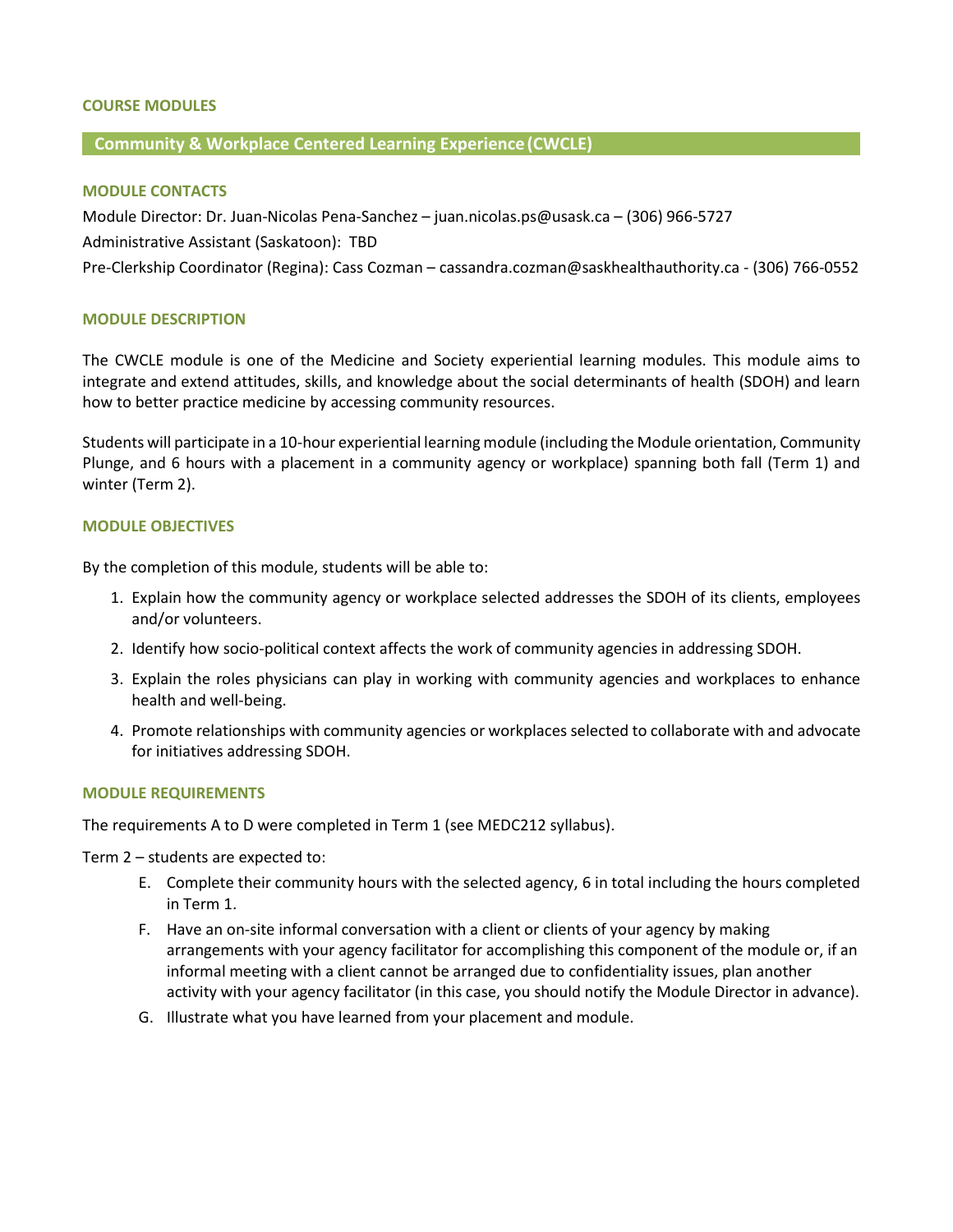#### **MODULE ASSESSMENT**

Successful completion of the module depends on attendance, completion of all the module requirements for Term II, and obtain at least 70% on Assessment #5. Regarding the items E and G, students must submit the following assignments:

*Assessment 4*: Submit completed and signed CWCLE attendance form. Due Date and Time: For due date, see assessment table above. Description: Students must submit through Canvas the completed and signed CWCLE Attendance form before the deadline. The attendance form is attached to the introductory package and posted to one45 and Canvas. Please note that students may complete further hours during this term and holidays break depending on the agency availability and students class schedule. You should submit this term any hours that you have completed between December 2021 and March 2022. Please note that curriculum time is allocated for the community hours. The community hours could be scheduled on different timeframes depending on the agency that each student selects. Students must communicate with their community agency facilitators. Note: If you completed the required 6 hours in term 1 and already submitted the corresponding attendance sheets, you are exempted from this assignment in Term 2. Value: This is a module requirement (completion) *Assessment 5:* Module Assignment – illustrate learnings from your placement and module. Due Date and Time: For due date, see assessment table above. Description: You must take into consideration your placement learning objective (Assignment #1) and the proposed assignment to reflect your learning (Assignment #2) in term 1, as well as the feedback received from the instructor and agency facilitator. At the end of the term, a copy of your module assignment will be shared with your placement facilitator and could be used by the respective community-based agency or program. Refer to Canvas for further details and submission. Value: 5% of the final course grade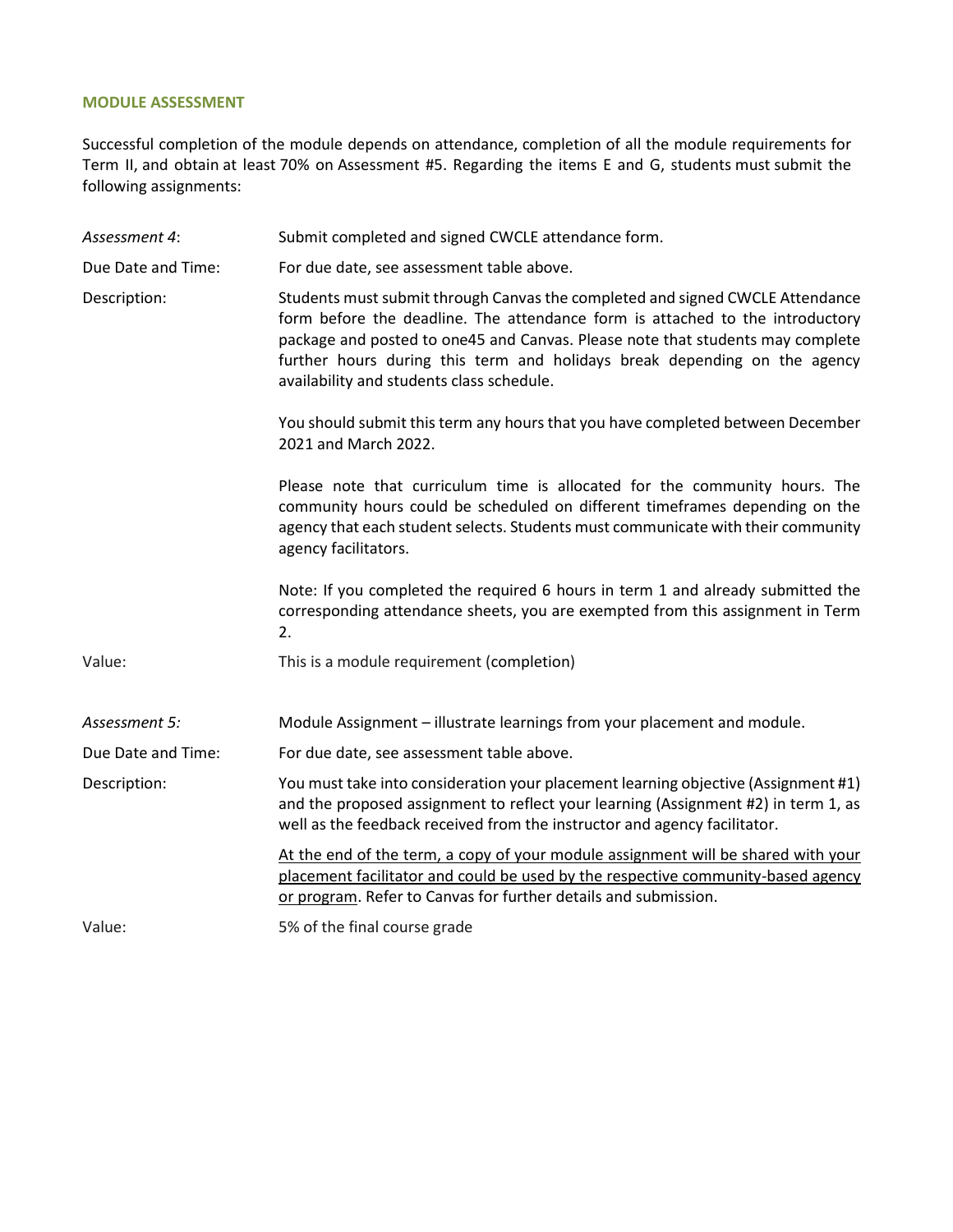**Arts & Humanities**

## **MODULE ASSESSMENT**

Module Director: Dr. Deirdre Andres – [d.andres@sasktel.net](mailto:d.andres@sasktel.net)

Administrative Assistant (Saskatoon): Kimberly Basque – [kimberly.basque@usask.ca -](mailto:kimberly.basque@usask.ca) (306) 966-6151

Pre-Clerkship Coordinator (Regina): Cassie Eskra – [cassandra.eskra@saskhealthauthority.ca](mailto:cassandra.eskra@saskhealthauthority.ca) – (306) 766-3773

#### **MODULE DESCRIPTION**

Several streams will be offered. Below are the streams confirmed at the time of writing, with others to be added as instructors are confirmed.

NOTE: student will stay in the same stream as term 1 of year 2.

- **Figure Drawing**
	- o Students will draw from life the nude human figure. NO PREVIOUS EXPERIENCE is necessary.
- **Photography**
	- $\circ$  Using the equipment students have available (from their phones on up) students will learn the basics of photography including point of view and composition.

#### • **History of Medicine**

- $\circ$  Topics of relevance to medicine and society will be explored. Some pre-reading will be required.
- **Philosophy**
	- $\circ$  Students will discuss various topics relating to the philosophy of medicine.
- **Literature in Medicine**
	- o Through assigned readings students will explore the meaning of illness.
- **Writing your Medical Experience**
	- $\circ$  Students will explore the implications of medical education and patient care through their own written work.
- **Drama**
	- o Students will explore the use of dramatic techniques to enhance listening and communication, and possibly to explore narratives of illness and health.
- **Singing**
	- $\circ$  Students will explore the use of dramatic techniques to enhance listening and communication.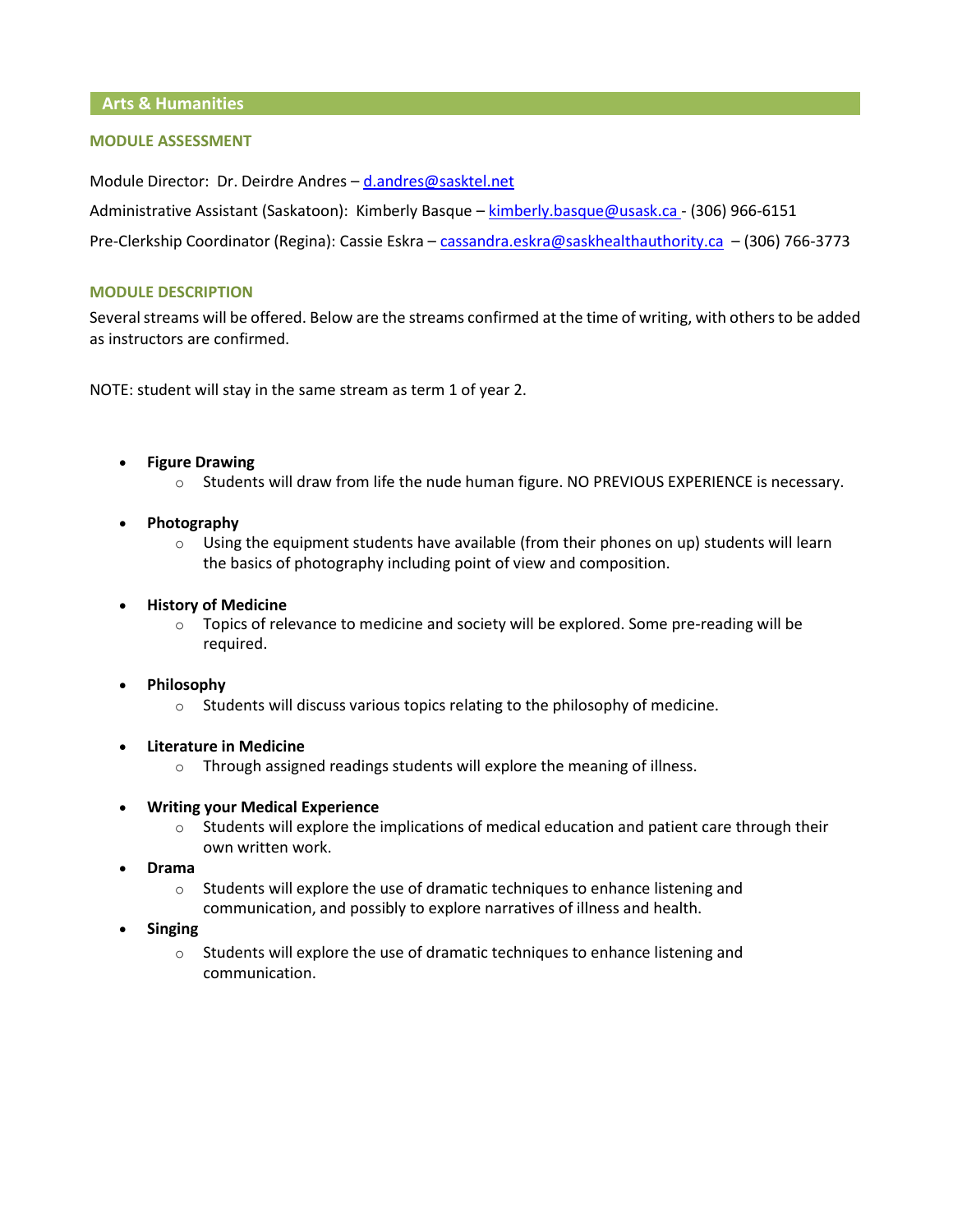#### **MODULE OBJECTIVES**

By the completion of this module, students will be able to:

- 1. Express empathy for patients and families using representational or metaphorical works.
- 2. Demonstrate creative problem-solving skills which will incorporate tolerance of uncertainty and differing perspectives.
- 3. Develop a strategy for using arts in patient and physician care for the clerkship years.

#### **ASSESSMENT**

Due Date and Time: The assignment will be due at 11:59 pm one week following the final session.

Description: The assessment for this module will be determined as follows:

- 1. Students in each Arts & Humanities stream will work with their supervisor in the first scheduled session to develop a proposed final module assignment. This proposal will be submitted directly by a delegate of the student group (one per group) to the Module Director [\(d.andres@usask.ca\)](mailto:d.andres@usask.ca) by 11:59 pm on the date of the first session.
- 2. The Module Director will review the submitted proposals and finalize the assessment for each stream in collaboration with the UGME Assessment Team. The final assignments will be provided to students within 2 weeks of the submitted proposals.
- Value: The assignment is a part of Course Component #1 and is worth 10% of the final grade for the course. Completion of the assignment is required for the successful completion of this module.

#### **Research Module: Qualitative Methods in Research and Evidence-Based Medicine**

#### **MODULE CONTACTS**

Module Director: Dr. Anne Leis – [anne.leis@usask.ca](mailto:anne.leis@usask.ca) – (306) 966-7878 Administrative Assistant (Saskatoon): Kim Basque- kimberly.basque@usask.ca - (306) 966-6151 Pre-Clerkship Coordinator (Regina): Cass Cozman – [cassandra.cozman@saskhealthauthority.ca](mailto:cassandra.cozman@saskhealthauthority.ca) – (306) 766-0552

#### **MODULE DESCRIPTION**

The vertical research theme [\(http://medicine.usask.ca/documents/ugme/roadmaps/researchebm.pdf\)](http://medicine.usask.ca/documents/ugme/roadmaps/researchebm.pdf), including sessions within the Medicine and Society courses, aims to build capacity for students to demonstrate an understanding of the scientific principles of research and scholarly inquiry and the role of research evidence in health care. This involves:

- Exposing students to different fields of research and research methodologies
- Supporting students in the development of rudimentary research knowledge and skills
- Encouraging students to gain confidence in participating in research during their UGME program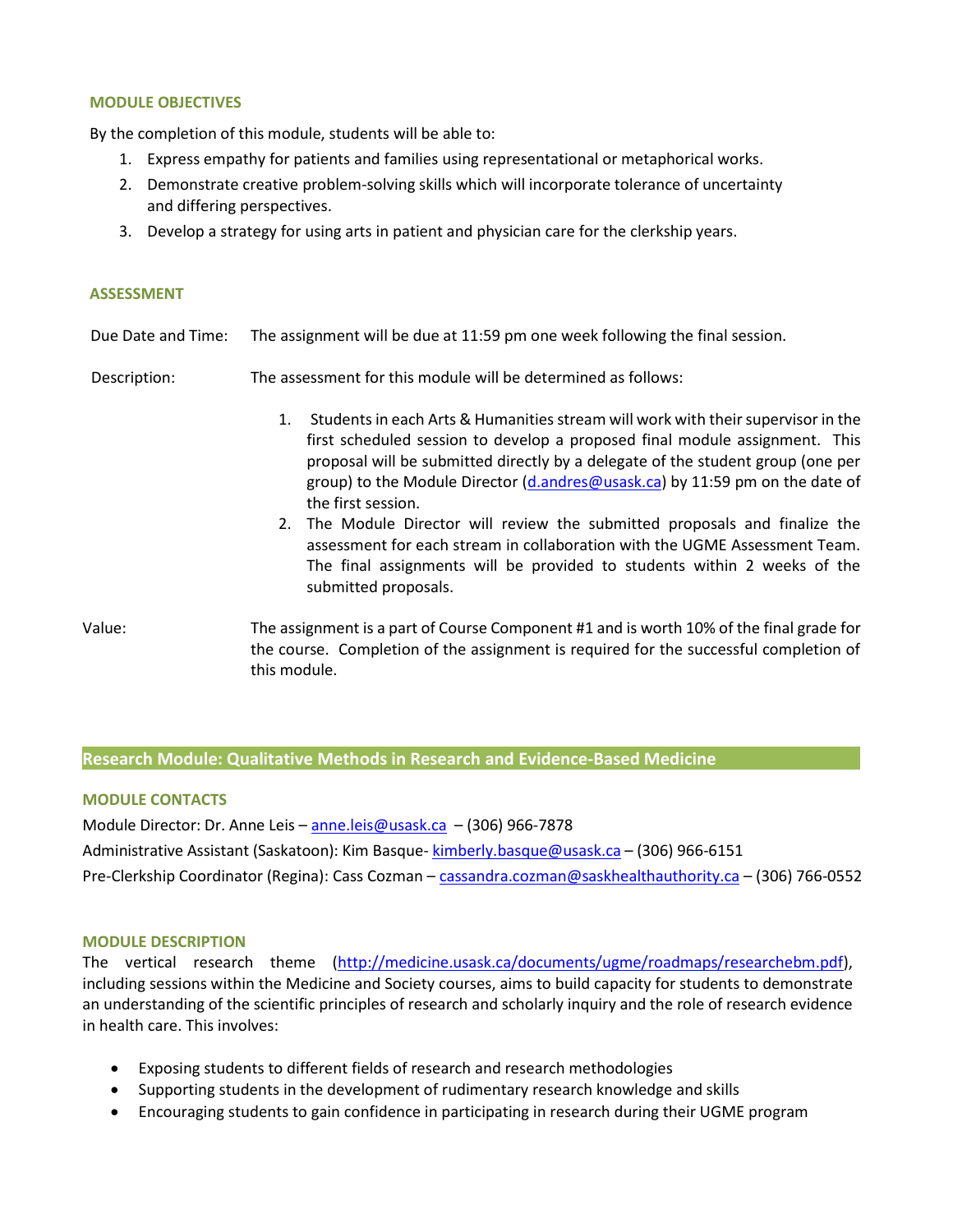After learning about the fundamental scientific methods and basic quantitative research study designs and analysis strategies in year 1, during the second year, term 2, the focus is on learning about and participating in a qualitative research exercise.

During the summers following Years One and Two, students are eligible to apply for Dean's Summer Studentship Research Awards. Learning around research methodologies encourages participation in experiential research activities, but also supports the acquisition of skills in critical appraisal of medical literature and promotes the development of evidence-based medicine approaches for clinical practice.

## **MODULE OBJECTIVES**

- 1. Define qualitative research.
- 2. Describe/summarize common or frequently used qualitative methods.
- 3. Describe/summarize common or frequently used analyses in qualitative methods.
	- similarities and differences
	- inductive and deductive
	- thematic and/or content analysis
- 4. Apply qualitative research analytic skills.

#### **MODULE RESOURCES**

The module resources, including slides and reading/viewing, will be posted on One45.

#### **ASSESSMENT**

The following assessments are required for successful completion of the Qualitative Research Methods in Research Module:

#### **Assessment 1:**

| Data collection:         | Structured interview                                                                                                                                                                                                                                     |
|--------------------------|----------------------------------------------------------------------------------------------------------------------------------------------------------------------------------------------------------------------------------------------------------|
| Due Date and Time:       | For due date see assessment table above.                                                                                                                                                                                                                 |
| Description:             | In groups, students will conduct an interview with a designated community-based<br>agency or organization. Refer to Canvas for further details and submission.                                                                                           |
| Value:                   | Completion                                                                                                                                                                                                                                               |
| <b>Assessment 2:</b>     |                                                                                                                                                                                                                                                          |
| <b>Group Assignment:</b> | Consent form and interview report                                                                                                                                                                                                                        |
| Due Date and Time:       | For due date see assessment table above.                                                                                                                                                                                                                 |
| Description:             | After conducting the interview with an agency representative, each group must submit<br>the obtained consent form, as well as the interview notes (4 pages single spaced<br>maximum- one per group). Refer to Canvas for further details and submission. |
| Value:                   | Completion                                                                                                                                                                                                                                               |

#### **Assessment 3:**

| Individual assignment: Critical appraisal |                                                                                        |
|-------------------------------------------|----------------------------------------------------------------------------------------|
| Due Date and Time:                        | For due date see assessment table above.                                               |
| Description:                              | complete a critical appraisal of an assigned article that applied qualitative methods. |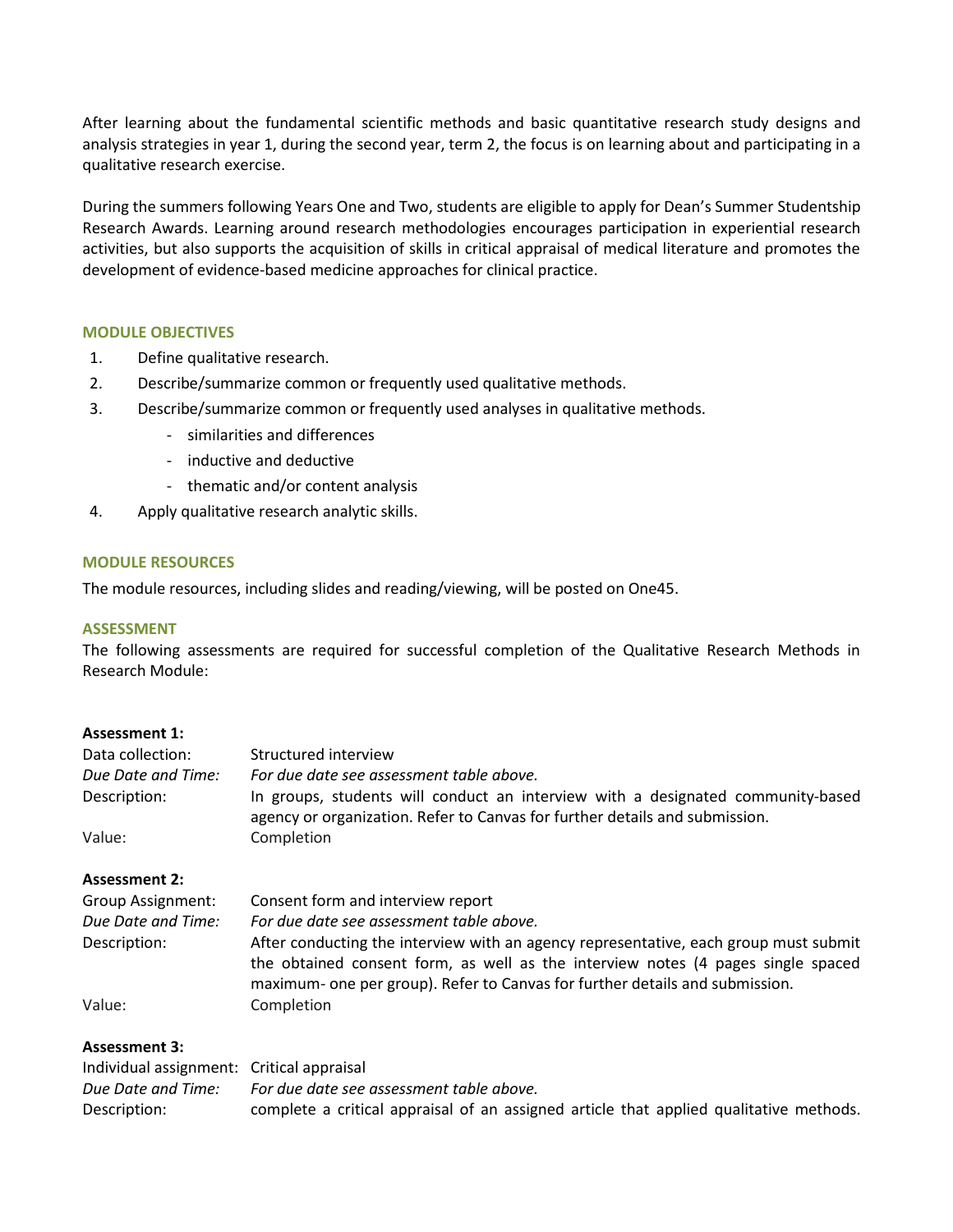Refer to Canvas for further details and submission. Value:

# **Assessment 4:**

| Data analysis:     | In class session                                                                   |
|--------------------|------------------------------------------------------------------------------------|
| Due Date and Time: | For due date see assessment table above.                                           |
| Description:       | Attend and actively participate in the in-class small group Data Analysis Session. |
| Value:             | Attend                                                                             |
|                    |                                                                                    |

## **Assessment 5:**

| Group Assignment:  | Research summary report                                                                                                                                                                                                                |
|--------------------|----------------------------------------------------------------------------------------------------------------------------------------------------------------------------------------------------------------------------------------|
| Due Date and Time: | For due date see assessment table above.                                                                                                                                                                                               |
| Description:       | Submit a two-page research summary report. One assignment must be submitted per<br>group. A minimum mark of 70% is required for successful completion of this module<br>component. Refer to Canvas for further details and submission. |
| Value:             | Pass                                                                                                                                                                                                                                   |

## **Assessment 6:**

| Individual Assignment: Module reflection |                                                                                                                                          |
|------------------------------------------|------------------------------------------------------------------------------------------------------------------------------------------|
| Due Date and Time:                       | For due date see assessment table above.                                                                                                 |
| Description:                             | Submit a one-page individual reflection of the learning experience in the module. Refer<br>to Canvas for further details and submission. |
| Value:                                   | Pass                                                                                                                                     |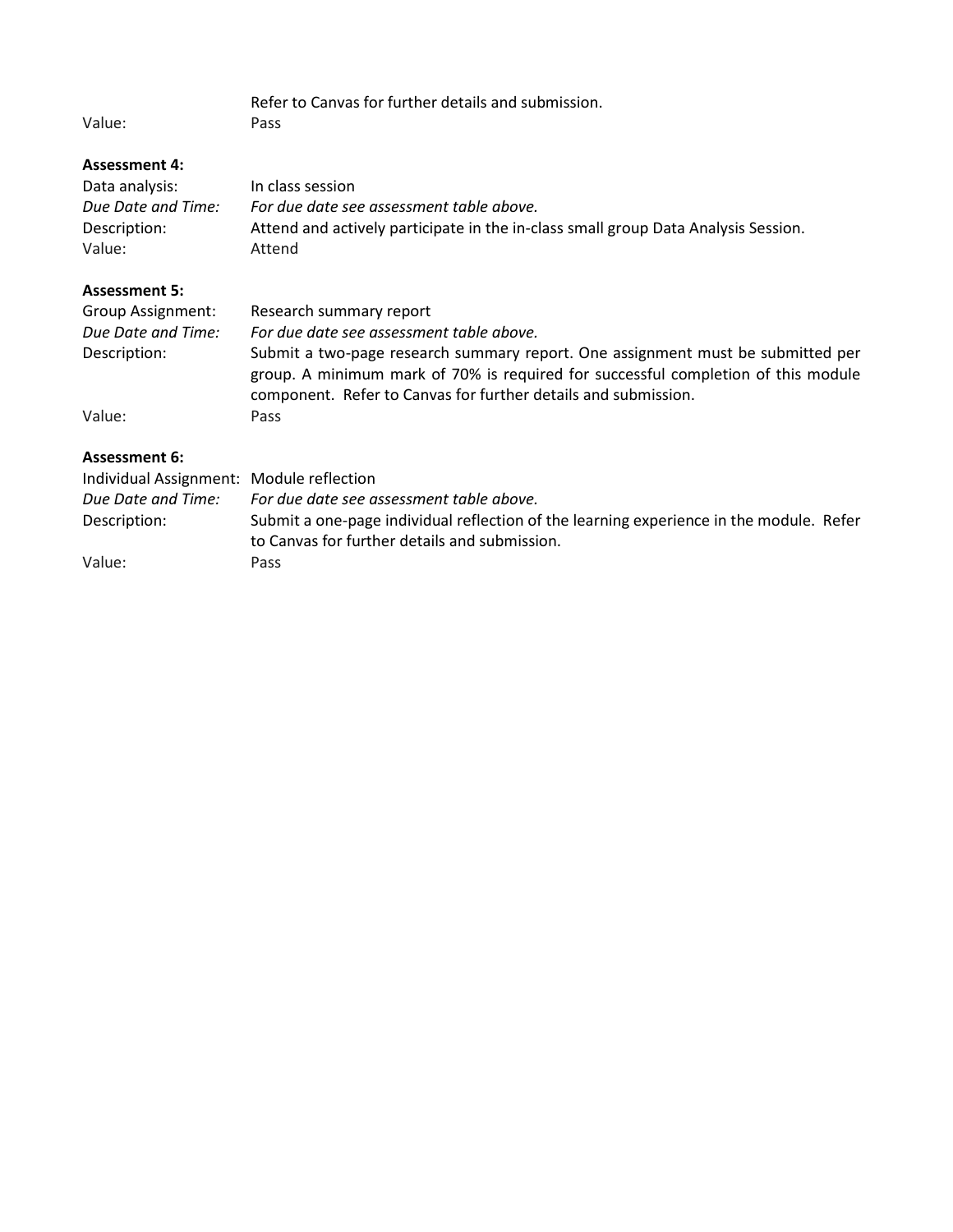#### **IMPORTANT AND RELEVANT STUDENT INFORMATION**

The following information is extremely important for student success in medical school. Please refer to the [UGME Policies](http://medicine.usask.ca/students/undergraduate/policies.php) page and the [Student Information Guide](https://medicine.usask.ca/students/undergraduate/curriculum-schedules-objectives.php) for the following policies:

**UGME CONTACT INFORMATION EMAIL COMMUNICATIONS ETHICS AND PROFESSIONALISM PROGRAM EVALUATION GUIDELINES FOR PROVIDING FEEDBACK\ EMERGENCY PROCEDURES MD PROGRAM ATTENDANCE POLICY ASSESSMENT POLICY PROMOTION STANDARDS CONFLICT OF INTEREST NON-INVOLVEMENT OF HEALTH CARE PROVIDERS IN STUDENT ASSESSMENT APPEALS PROCEDURES STUDENT DISCRIMINATION, HARASSMENT, AND MISTREATMENT PROCEDURE ACCOMMODATION OF STUDENTS WITH DISABILITIES OFFICE OF STUDENT AFFAIRS**

**Where a specific College of Medicine policy or procedure does not exist, the College refers to the U of S Academic Courses Policy at<http://policies.usask.ca/policies/academic-affairs/academic-courses.php>**

## **UNDERGRADUATE MEDICAL EDUCATION ASSIGNMENT SUBMISSION POLICY**

Any assignment submitted after 23:59 SK time on the specified date is deemed late (unless otherwise specified).

All due dates or timelines for assignment submission are published in the student course syllabus<sup>1</sup>.

A late assignment may still be submitted up to three consecutive calendar days (72 hours) from the original Due Date for that assessment. The assignment must be submitted to the appropriate year Administrative Coordinator in Saskatoon or Regina for years 1-2. Years 3-4 must submit to the Rotation Coordinator. The student, if submitting a late assignment that is deemed to be at or above the pass mark for that assignment will receive the pass mark for the assignment. If it is assessed as below the pass mark, the student will receive the actual grade assigned for the assignment.

 $1$  Canvas routinely updates their systems on certain Wednesday evenings. In the event that Canvas is down for scheduled maintenance or due to technical difficulties, assignments are to be submitted by 0900 the following morning.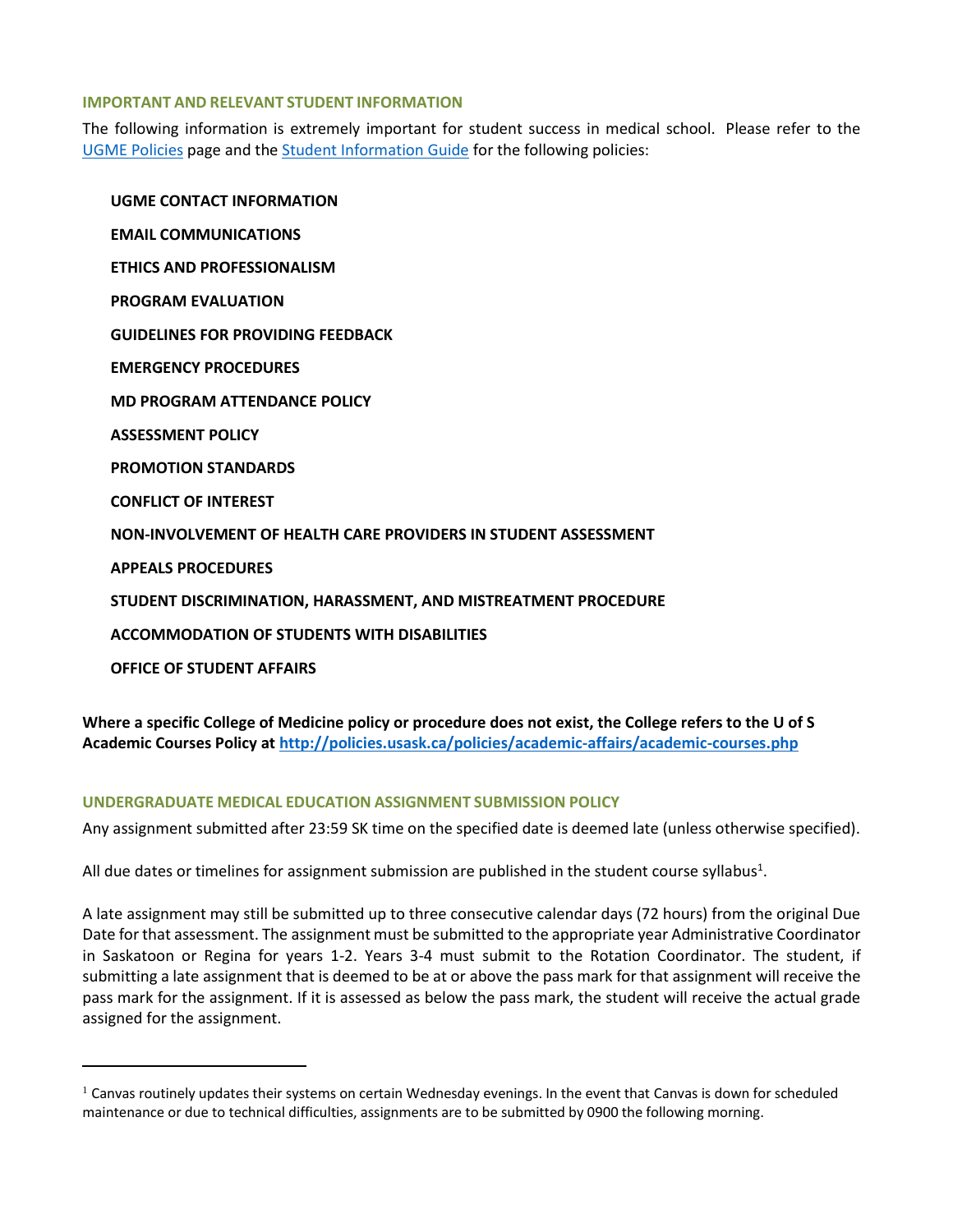Any late assignments not submitted by 23:59 on the third day will receive a mark of 0%. After this period, all mandatory assignments must still be submitted, or the student will be deemed to be missing a course component, which will result in an incomplete course. Subsequent academic consequences will be determined at the promotions committee meetings.

In addition to the consequences specified herein, students submitting mandatory assignments late should anticipate a meeting to discuss professionalism, which may result in associated documentation.

**All requests for a deferral of an assignment due date must be received a minimum of 72 hours prior to the Due Date.** All such requests must be sent to the Course Director or Rotation Coordinator and copied to the relevant Administrative Coordinator. The course director, in consultation with the year chair and appropriate course/module/rotation director will make a final decision and notify the student of the outcome. Exceptional, unforeseen circumstances will be considered on an individual basis as above.

## **CITATION FORMAT**

Unless otherwise specified by the course or module director, the expected citation format is that of the International Committee of Medical Journal Editors (ICMJE). Examples of this citation format are available at [www.nlm.nih.gov/bsd/uniform\\_requirements.html](http://www.nlm.nih.gov/bsd/uniform_requirements.html)

#### **PROFESSIONALISM**

Students can be deemed unsuccessful on any course assessment for not achieving course expectations of professionalism. This would include, but is not limited to, any unapproved absences from a mandatory session, and/or submission of late assignments. Students failing to meet professional expectations in the course should anticipate a meeting with the Module/Course Directors and/or Year Chair to discuss the concern, which may result in associated documentation. For further information on professionalism, please refer to the UGME Procedures for Concerns with Medical Student Professional Behavior.

<http://medicine.usask.ca/policies/professionalism-standard-operating-procedure.php>

#### **RECORDING OF THE LECTURES**

Most lectures will be recorded and posted to the course Canvas site under Course Materials. However, each lecturer reserves the right to choose whether or not their lectures will be recorded. Lecture recordings are not intended to be a replacement for attending the session but rather to enhance understanding of the concepts.

Please remember that course recordings belong to your instructor, the University, and/or others (like a guest lecturer) depending on the circumstance of each session, and are protected by copyright. Do not download, copy, or share recordings without the explicit permission of the instructor.

For questions about recording and use of sessions in which you have participated, including any concerns related to your privacy, please contact the UME administrative coordinator for this course. More information on class recordings can be found in the Academic Courses Policy [https://policies.usask.ca/policies/academic](https://policies.usask.ca/policies/academic-affairs/academic-courses.php#5ClassRecordings)[affairs/academic-courses.php#5ClassRecordings](https://policies.usask.ca/policies/academic-affairs/academic-courses.php#5ClassRecordings)

#### **REQUIRED VIDEO USE:**

At times in this course you may be required to have your video on during video conferencing sessions, in order to support observation of skills, to support group learning activities, or for exam invigilation. It will be necessary for you to use of a webcam built into or connected to your computer.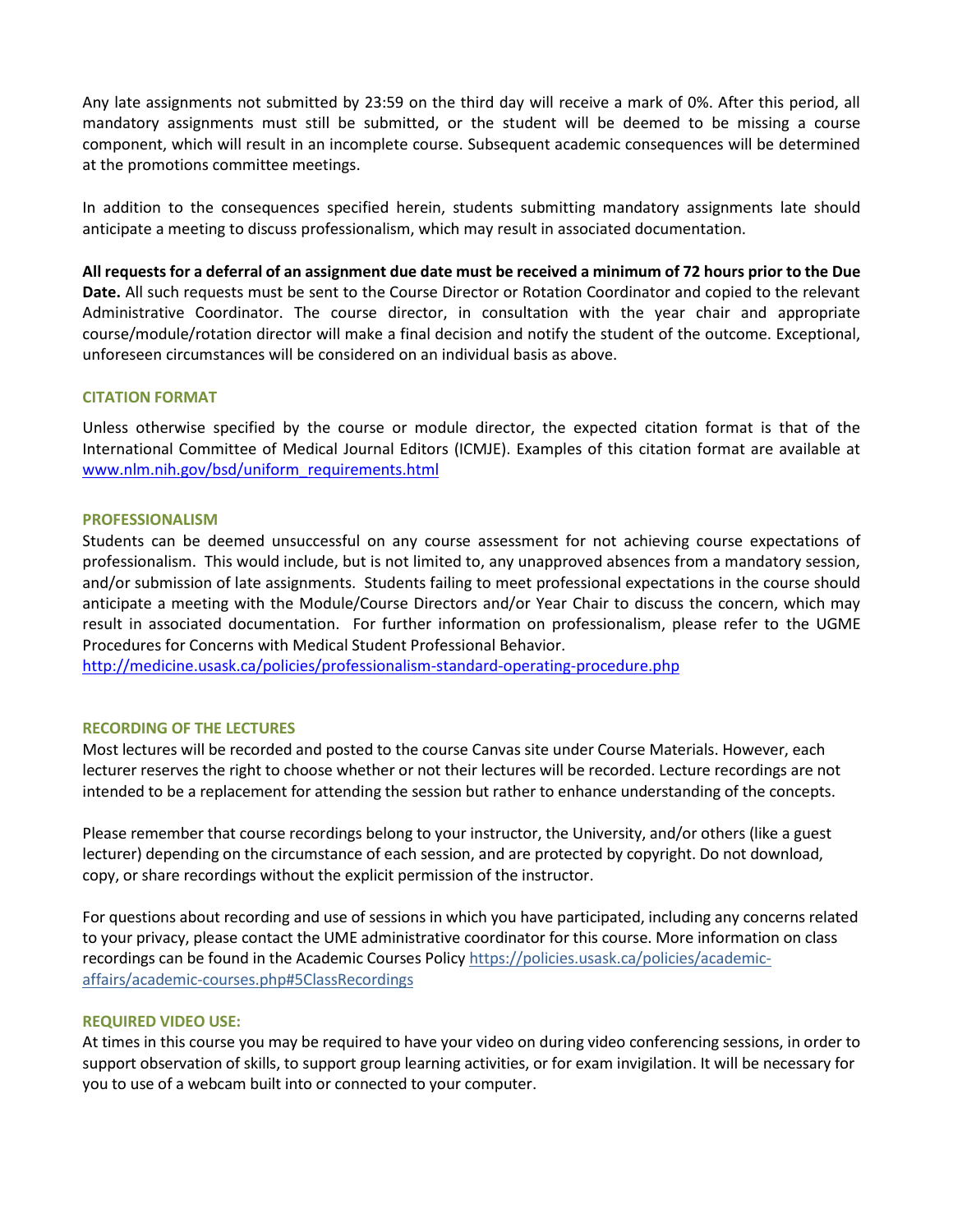For questions about use of video in your sessions, including those related to your privacy, contact your instructor.

#### **COPYRIGHT**

Course materials are provided to students based on registration in a class, and anything created by professors and instructors is their intellectual property, unless materials are designated as open education resources. This includes exams, PowerPoint/PDF slides and other course notes. Additionally, other copyright-protected materials created by textbook publishers and authors may be provided to students based on license terms and educational exceptions in the Canadian Copyright Act (see [http://laws-lois.justice.gc.ca/eng/acts/C-42/index.html\)](http://laws-lois.justice.gc.ca/eng/acts/C-42/index.html))

## **Before copying or distributing others' copyright-protected materials, please ensure that use of the materials is covered under the University's Fair Dealing Copyright Guidelines available at**

[https://library.usask.ca/copyright/general-information/fair-dealing-guidelines.php.](https://library.usask.ca/copyright/general-information/fair-dealing-guidelines.php)For example, posting others' copyright-protected materials on the open web is not covered under the University's Fair Dealing Copyright Guidelines, and doing so requires permission from the copyright holder.

For more information about copyright, please visit<https://library.usask.ca/copyright/index.php> where there is information for students available at [https://library.usask.ca/copyright/students/rights.php,](https://library.usask.ca/copyright/students/rights.php) or contact the University's Copyright Coordinator at <mailto:copyright.coordinator@usask.ca> or (306) 966-8817.

#### **INTEGRITY DEFINED (FROM THE OFFICE OF THE UNIVERSITY SECRETARY)**

The University of Saskatchewan is committed to the highest standards of academic integrity and honesty. Students are expected to be familiar with these standards regarding academic honesty and to uphold the policies of the University in this respect. Students are particularly urged to familiarize themselves with the provisions of the Student Conduct & Appeals section of the University Secretary Website and avoid any behavior that could potentially result in suspicions of cheating, plagiarism, misrepresentation of facts and/or participation in an offence. Academic dishonesty is a serious offence and can result in suspension or expulsion from the University.

All students should read and be familiar with the Regulations on Academic Student Misconduct [\(www.usask.ca/secretariat/student-conduct-appeals/StudentAcademicMisconduct.pdf\)](http://www.usask.ca/secretariat/student-conduct-appeals/StudentAcademicMisconduct.pdf) as well as the Standard of Student Conduct in Non-Academic Matters and Procedures for Resolution of Complaints and Appeals [\(www.usask.ca/secretariat/student-conduct-appeals/StudentNon-AcademicMisconduct.pdf\)](http://www.usask.ca/secretariat/student-conduct-appeals/StudentNon-AcademicMisconduct.pdf)

For more information on what academic integrity means for students see the Student Conduct & Appeals section of the University Secretary Website at: [www.usask.ca/secretariat/student-conduct](http://www.usask.ca/secretariat/student-conduct-appeals/forms/IntegrityDefined.pdf)[appeals/forms/IntegrityDefined.pdf](http://www.usask.ca/secretariat/student-conduct-appeals/forms/IntegrityDefined.pdf)

## **INTEGRITY IN A REMOTE LEARNING CONTEXT**

Although the face of teaching and learning has changed due to covid-19, the rules and principles governing academic integrity remain the same. If you ever have questions about what may or may not be permitted, ask your instructor. Students have found it especially important to clarify rules related to exams administered remotely and to follow these carefully and completely.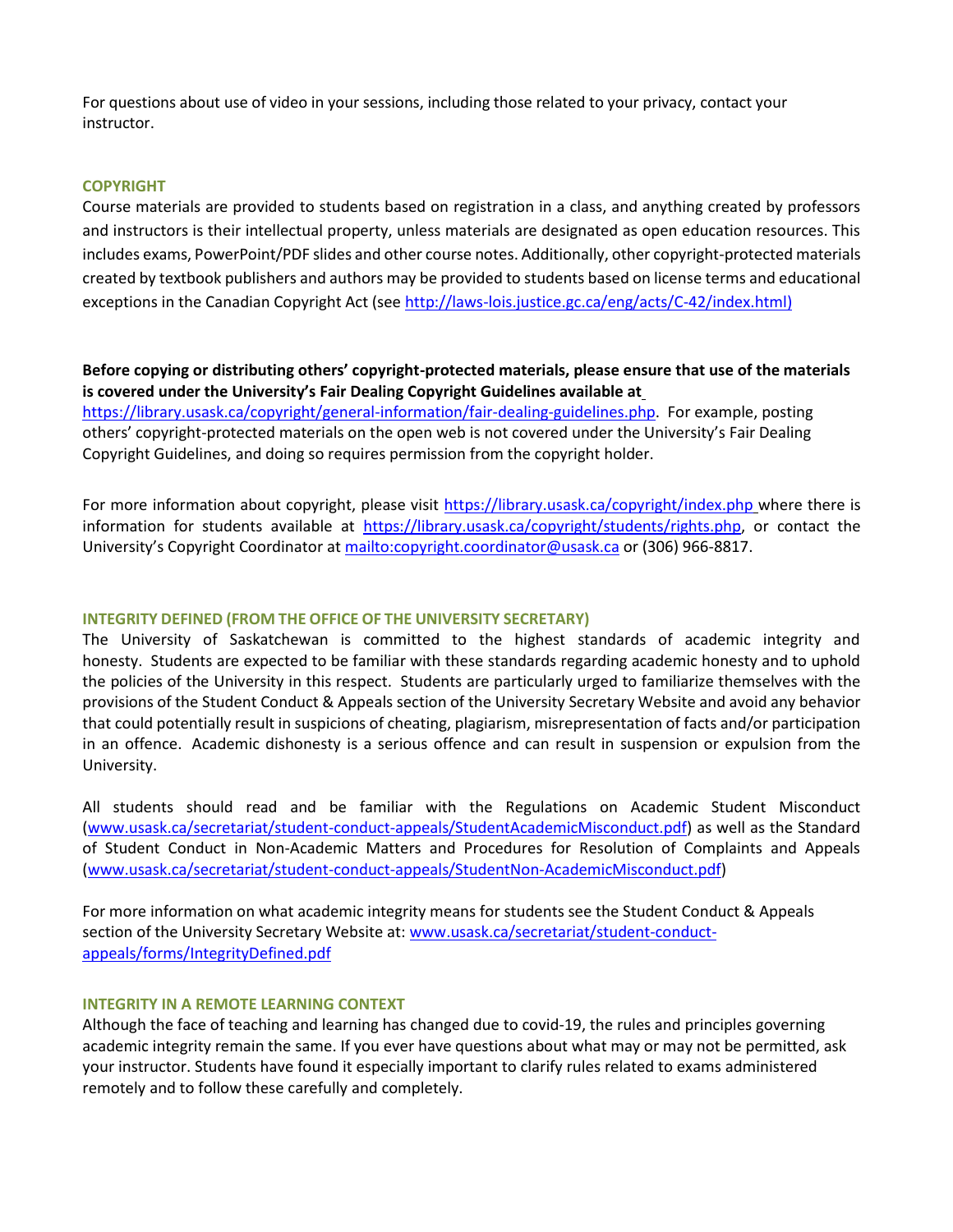The University of Saskatchewan is committed to the highest standards of academic integrity and honesty. Students are expected to be familiar with these standards regarding academic honesty and to uphold the policies of the University in this respect. Students are particularly urged to familiarize themselves with the provisions of the Student Conduct & Appeals section of the University Secretary Website and avoid any behavior that could potentially result in suspicions of cheating, plagiarism, misrepresentation of facts and/or participation in an offence. Academic dishonesty is a serious offence and can result in suspension or expulsion from the University.

All students should read and be familiar with the Regulations on Academic Student Misconduct [\(https://secretariat.usask.ca/student-conduct-appeals/academic-misconduct.php\)](https://secretariat.usask.ca/student-conduct-appeals/academic-misconduct.php) as well as the Standard of Student Conduct in Non-Academic Matters and Procedures for Resolution of Complaints and Appeals [\(https://secretariat.usask.ca/student-conduct-appeals/academic-misconduct.php#IXXIIAPPEALS\)](https://secretariat.usask.ca/student-conduct-appeals/academic-misconduct.php#IXXIIAPPEALS)

For more information on what academic integrity means for students see the Academic Integrity section of the University Library Website at:<https://library.usask.ca/academic-integrity#AboutAcademicIntegrity>

You are encouraged to complete the Academic Integrity Tutorial to understand the fundamental values of academic integrity and how to be a responsible scholar and member of the USask community <https://library.usask.ca/academic-integrity.php#AcademicIntegrityTutorial>

## **EXAMINATIONS WITH ACCESS AND EQUITY SERVICES (AES)**

Students who have disabilities (learning, medical, physical, or mental health) are strongly encouraged to register with Access and Equity Services (AES) if they have not already done so. Students who suspect they may have disabilities should contact the Student Affairs Coordinator at the Office of Student Affairs (OSA) for advice and referrals. In order to access AES programs and supports, students must follow AES policy and procedures. For more information, check [www.students.usask.ca/aes,](http://www.students.usask.ca/aes) or contact AES at (306) 966-7273 o[r aes@usask.ca.](mailto:aes@usask.ca)

Students registered with AES may request alternative arrangements for mid-term and final examinations.

Students must arrange such accommodations through the Office of Student Affairs (OSA) by the stated deadlines. Instructors shall provide the examinations for students who are being accommodated by the deadlines established by AES.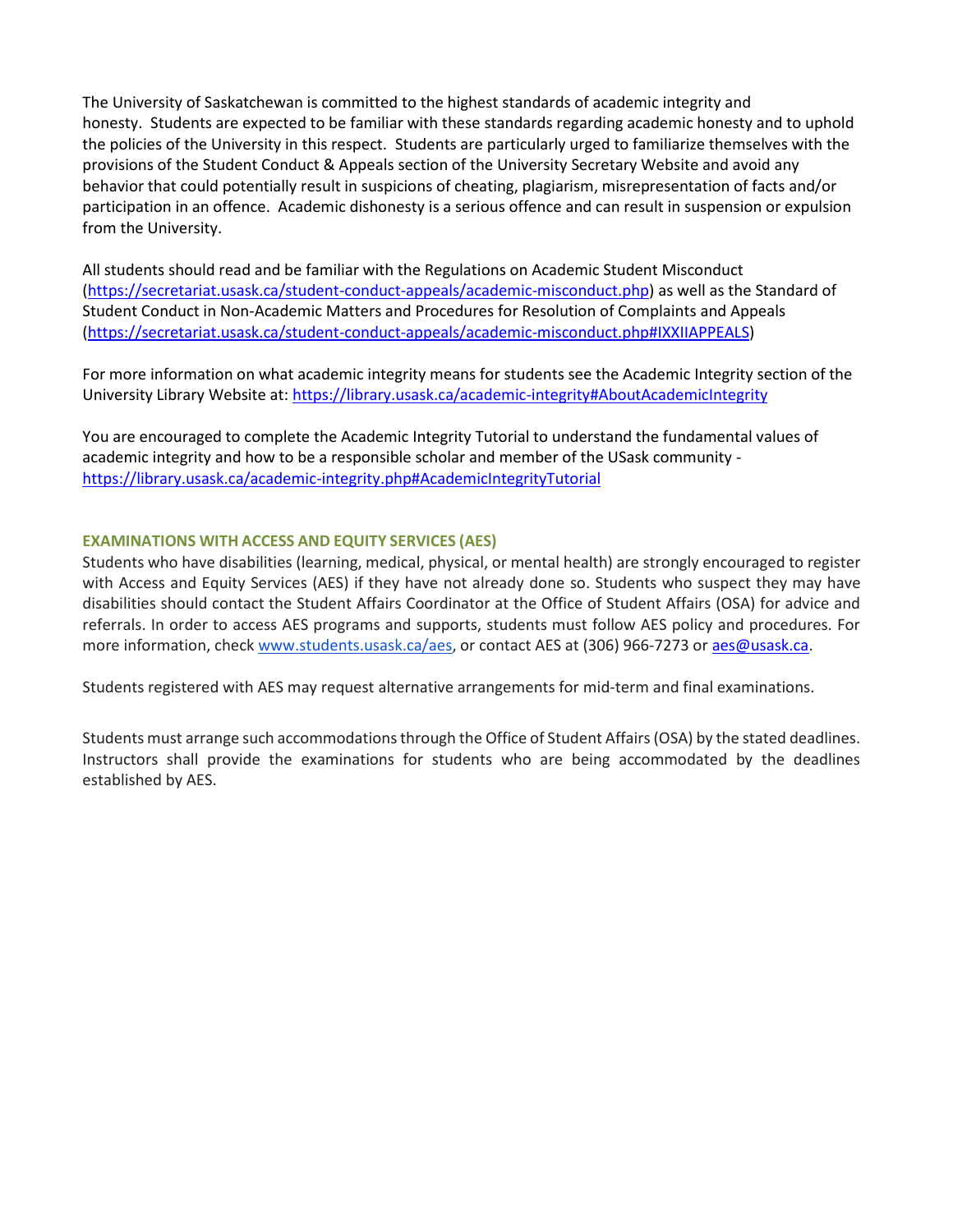#### **RECOMMENDED TECHNOLOGY FOR REMOTE LEARNING**

Students are reminded of the importance of having the appropriate technology for remote learning. The list of recommendations can be found a[t https://students.usask.ca/remote-learning/tech-requirements.php.](https://students.usask.ca/remote-learning/tech-requirements.php)

#### **STUDENT SUPPORTS**

#### **COLLEGE OF MEDICINE, OFFICE OF STUDENT AFFAIRS**

Student Affairs offers confidential support and advocacy at arm's length from the academic offices. For more information, in Saskatoon please contact:

COM Student Affairs Coordinator, Edith Conacher a[t edith.conacher@usask.ca](mailto:edith.conacher@usask.ca) or (306) 966-4751

COM and the School of Rehabilitation Science Coordinator, Bev Digout at [bev.digout@usask.ca](mailto:bev.digout@usask.ca) or 306-966-8224

COM Student Affairs Coordinator (Regina Campus), Sue Schmidt at [lisa.persaud@saskhealthauthority.ca](mailto:lisa.persaud@saskhealthauthority.ca) or (306) 766-0620

## **STUDENT LEARNING SERVICES**

Student Learning Services (SLS) offers assistance to U of S undergrad and graduate students. For information on specific services, please see the SLS web site [http://library.usask.ca/studentlearning/.](http://library.usask.ca/studentlearning/)

## **STUDENT AND ENROLMENT SERVICES DIVISION**

The Student and Enrolment Services Division (SESD) focuses on providing developmental and support services and programs to students and the university community. For more information, see the students' web sit[e](http://students.usask.ca/) [http://students.usask.ca.](http://students.usask.ca/)

#### **ACADEMIC HELP FOR STUDENTS**

The University Library offers a range of learning and academic support to assist USask undergrad and graduate students. For information on specific services, please see the Learning page on the Library web site [https://library.usask.ca/support/learning.php.](https://library.usask.ca/support/learning.php)

Remote learning support informatio[n https://students.usask.ca/remote-learning/index.php](https://students.usask.ca/remote-learning/index.php) Class and study tips<https://students.usask.ca/remote-learning/class-and-study-tips.php> Remote learning tutorial [https://libguides.usask.ca/remote\\_learning](https://libguides.usask.ca/remote_learning) Study skills materials for online learning<https://libguides.usask.ca/studyskills> A guide on netiquette, principles to guide respectful online learning interactions <https://teaching.usask.ca/remote-teaching/netiquette.php>

<https://students.usask.ca/study/remote-learning.php><https://libguides.usask.ca/studyskills>

## **TEACHING, LEARNING AND STUDENT EXPERIENCE**

Teaching, Learning and Student Experience (TLSE) provides developmental and support services and programs to students and the university community. For more information, see the students' web site [http://students.usask.ca.](http://students.usask.ca/)